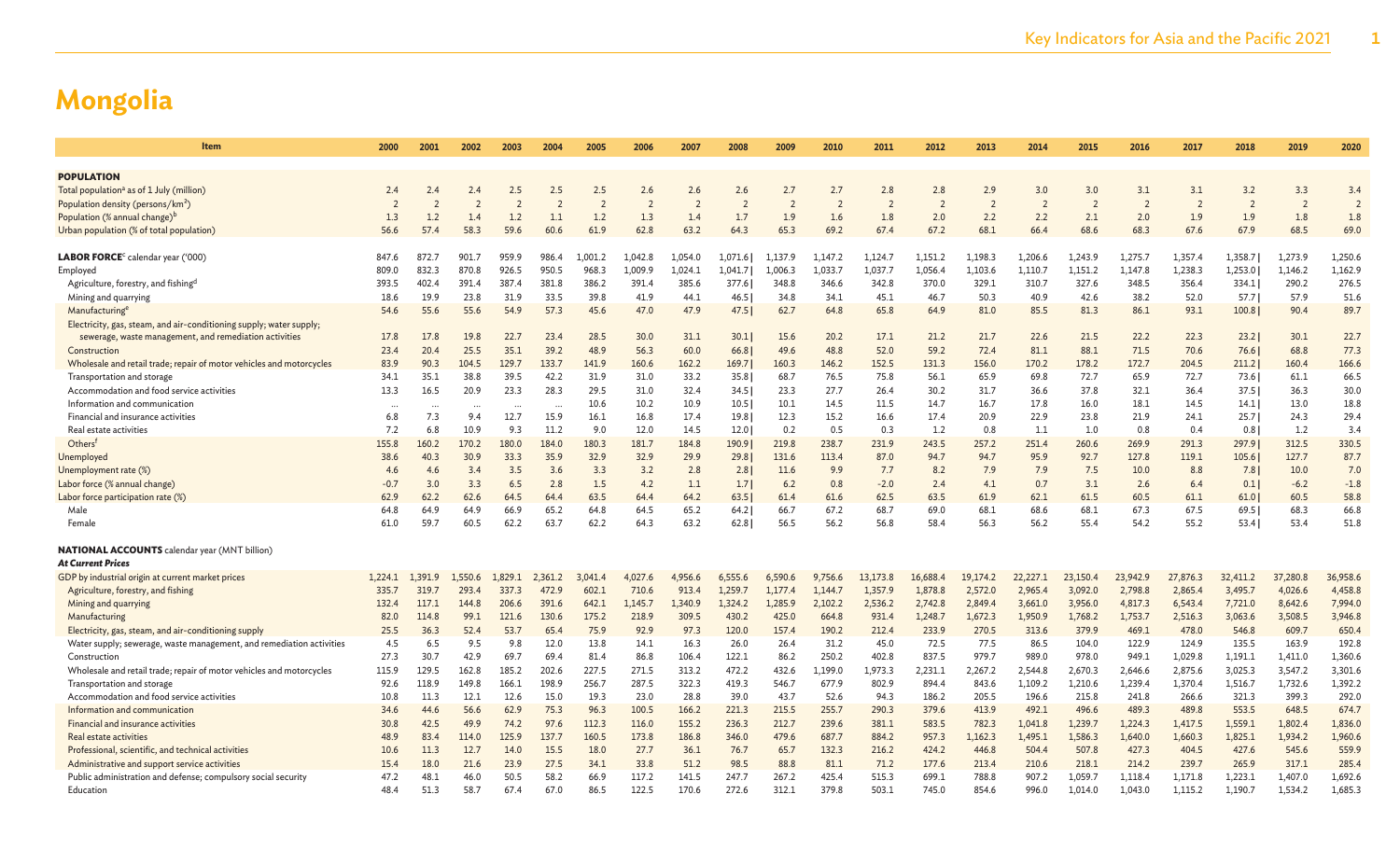| Item                                                                       | 2000        | 2001        | 2002        | 2003        | 2004              | 2005        | 2006        | 2007        | 2008        | 2009        | 2010        | 2011        | 2012                     | 2013         | 2014        | 2015        | 2016        | 2017        | 2018         | 2019        | 2020           |
|----------------------------------------------------------------------------|-------------|-------------|-------------|-------------|-------------------|-------------|-------------|-------------|-------------|-------------|-------------|-------------|--------------------------|--------------|-------------|-------------|-------------|-------------|--------------|-------------|----------------|
|                                                                            |             |             |             |             |                   |             |             |             |             |             |             |             |                          |              |             |             |             |             |              |             |                |
| Human health and social work activities                                    | 18.9        | 20.2        | 22.4        | 25.2        | 32.6              | 37.5        | 50.8        | 72.6        | 119.8       | 123.0       | 167.2       | 193.2       | 317.0                    | 359.1        | 412.3       | 473.1       | 481.6       | 490.4       | 558.4        | 728.1       | 800.0          |
| Arts, entertainment, and recreation                                        | 1.9         | 3.0         | 5.3         | 5.9         | 7.3               | 7.7         | 10.2        | 13.0        | 23.2        | 27.9        | 32.0        | 39.5        | 87.0                     | 87.2         | 98.1        | 106.7       | 106.2       | 112.1       | 113.2        | 135.6       | 143.5          |
| Other service activities                                                   | 3.9         | 6.2         | 10.7        | 12.1        | 14.9              | 15.8        | 18.7        | 23.5        | 27.9        | 24.9        | 44.4        | 67.2        | 137.8                    | 149.3        | 177.3       | 188.1       | 169.2       | 164.5       | 159.1        | 174.0       | 175.4          |
| Plus: Taxes less subsidies on products                                     | 136.9       | 178.6       | 186.1       | 204.6       | 269.2             | 311.7       | 405.3       | 491.9       | 672.8       | 591.8       | 998.4       | 1,656.3     | 1,854.4                  | 2,178.6      | 2,075.3     | 1,885.7     | 1,990.7     | 2,540.0     | 3,518.5      | 4,012.6     | 3,555.9        |
| Net factor income from abroad                                              | $-5.6$      | $-2.2$      | $-5.0$      | $-13.2$     | $-13.1$           | $-62.4$     | $-50.3$     | $-114.2$    | $-202.4$    | $-281.6$    | $-786.9$    | $-1,085.6$  | $-1,288.8$               | $-1,082.9$   | $-1,807.0$  | $-1,899.0$  | $-1,971.7$  | $-3,924.9$  | $-3,322.0$   | $-4,187.1$  | $-3,562.9$     |
| GNI                                                                        | 1,218.5     | 1,389.7     | 1,545.6     | 1,815.9     | 2,348.1           | 2,979.0     | 3,977.2     | 4,842.5     | 6,353.2     | 6,309.1     | 8,969.7     | 12,088.2    | 15,399.6                 | 18,091.3     | 20,420.1    | 21,251.4    | 21,971.1    | 23,951.4    | 29,089.3     | 33,093.8    | 33,395.7       |
| <b>Structure of Output<sup>g</sup></b> (% of GDP at current market prices) |             |             |             |             |                   |             |             |             |             |             |             |             |                          |              |             |             |             |             |              |             |                |
| Agriculture                                                                | 27.4        | 23.0        | 18.9        | 18.5        | 20.0              | 19.8        | 17.7        | 18.4        | 19.2        | 17.9        | 11.6        | 10.2        | 11.2                     | 13.4         | 13.3        | 13.3        | 11.5        | 10.1        | 10.7         | 10.7        | 11.9           |
| Industry                                                                   | 26.0        | 26.1        | 26.3        | 28.4        | 31.0              | 34.9        | 41.1        | 40.7        | 33.6        | 32.5        | 36.1        | 35.9        | 34.5                     | 34.4         | 34.7        | 33.7        | 36.6        | 41.4        | 42.2         | 41.3        | 41.7           |
| Services                                                                   | 46.6        | 50.9        | 54.8        | 53.1        | 48.9              | 45.3        | 41.2        | 40.9        | 47.2        | 49.6        | 52.4        | 53.9        | 54.1                     | 52.3         | 52.0        | 53.1        | 51.8        | 48.5        | 47.1         | 48.0        | 46.4           |
|                                                                            |             |             |             |             |                   |             |             |             |             |             |             |             |                          |              |             |             |             |             |              |             |                |
| Expenditure on GDP at current market pricesh                               | 1,291.8     | 1,424.7     | 1.563.3     | 1,848.0     | 2,378.7           | 3,041.4     | 4.060.9     | 5,042.5     | 6.639.3     | 6,568.4     | 9.756.6     | 13,173.8    | 16,688.4                 | 19,174.2     | 22,227.1    | 23,150.4    | 23,942.9    | 27,876.3    | 32,411.2     | 37,392.6    | 37,329.5       |
| Final consumption expenditure                                              | 1,106.7     | 1,285.7     | 1.445.8     | 1.543.1     | 1,872.7           | 2,047.3     | 2,375.7     | 3,057.2     | 4,646.3     | 4,781.5     | 6,625.2     | 8,397.1     | 11,105.4                 | 13,279.3     | 15,480.9    | 16,803.3    | 16,634.2    | 18,472.4    | 21,381.0     | 24,893.0    | 26,630.3       |
| Household final consumption                                                | 912.3       | 1.028.8     | 1.173.3     | 1.268.2     | 1,502.3           | 1,653.4     | 1,860.9     | 2,360.0     | 3,597.6     | 3,768.0     | 5,328.2     | 6,706.1     | 8,766.0                  | 10,613.4     | 12,482.9    | 13,568.1    | 13,001.5    | 14,794.7    | 17,431.8     | 20,200.6    | 21,022.9       |
| NPISHs final consumption                                                   | 7.0         | 23.2        | 22.6        | 14.4        | 28.8              | 24.7        | 44.3        | 49.3        | 44.4        | 41.7        | 59.1        | 76.6        | 82.0                     | 85.6         | 104.7       | 103.3       | 129.0       | 127.5       | 167.1        | 176.3       | 166.9          |
| General government final consumption                                       | 187.4       | 233.7       | 250.0       | 260.5       | 341.6             | 369.2       | 470.6       | 647.9       | 1,004.3     | 971.9       | 1,237.9     | 1,614.5     | 2,257.4                  | 2,580.3      | 2,893.3     | 3,132.1     | 3,503.7     | 3,550.2     | 3,782.1      | 4,516.1     | 5,440.5        |
| Gross capital formation                                                    | 355.1       | 350.4       | 382.1       | 590.1       | 736.3             | 1.141.4     | .445.3      | 1.918.5     | 2,856.0     | 2,265.3     | 4,106.3     | 7,660.6     | 9,328.6                  | 10.215.2     | 7,818.4     | 6,114.6     | 6,161.6     | 8,744.4     | 12,830.5     | 14,740.3    | 9,075.1        |
| Gross fixed capital formation<br>Public                                    | 308.5       | 299.8       | 343.4       | 532.6       | 656.9             | 849.7       | 1,341.3     | 1,740.2     | 2,374.1     | 1,904.0     | 3,364.7     | 6,377.7     | 7,529.2                  | 7,528.5      | 6,351.1     | 4,726.0     | 4,915.1     | 6,869.3     | 9,533.1      | 11,535.2    | 10,560.0       |
| Private                                                                    | $\ddotsc$   |             | $\sim$      | $\sim$      |                   | $\sim$      |             |             |             |             | $\sim$      |             | $\overline{\phantom{a}}$ | $\sim$       |             |             | $\sim$      |             |              |             |                |
| Changes in inventories                                                     | 46.6        | 50.6        | 38.7        | 57.5        | $\ddotsc$<br>79.4 | 291.7       | 104.0       | 178.3       | 481.9       | 361.3       | 741.6       | 1,282.9     | $\cdots$<br>1,799.4      | 2,686.7      | 1,467.3     | 1,388.7     | 1,246.5     | 1,875.0     | 3,297.5      | 3,205.2     | $-1,484.9$     |
| Acquisitions less disposals of valuables                                   |             |             |             |             |                   |             |             |             |             |             |             |             |                          |              |             |             |             |             |              |             |                |
| Exports of goods and services                                              | 661.0       | 700.4       | 786.6       | 957.6       | 435.3             | 1,787.4     | 2.394.1     | 2,954.9     | 3.541.1     | 3.313.6     | 4,554.3     | 6,923.3     | 7,271.5                  | 7,456.9      | 11,613.4    | 10,567.     | 12,019.5    | 16,668.5    | 18,951.6     | 22,407.3    | 21,790.9       |
| Exports of goods                                                           | 577.4       | 575.5       | 581.7       | 719.2       | 1.034.2           | 1,288.0     | 1,821.1     | 2,283.2     | 2,957.2     | 2.716.4     | 3,932.0     | 6,150.5     | 6,014.4                  | 6,376.9      | 10,568.5    | 9,224.3     | 10,294.8    | 14,228.7    | 16,214.1     | 19,121.5    | 20,017.9       |
| Exports of services                                                        | 83.5        | 124.9       | 204.9       | 238.4       | 401.1             | 499.5       | 573.0       | 671.7       | 583.9       | 597.3       | 622.3       | 772.8       | 1,257.1                  | 1,080.0      | 1,044.9     | 1,342.9     | 1,724.7     | 2,439.8     | 2,737.5      | 3,285.8     | 1,773.1        |
| Less: Imports of goods and services                                        | 831.0       | 911.7       | 1.051.2     | 1.242.8     | 1.665.6           | 1.934.7     | 2,154.2     | 2.888.0     | 4,404.1     | 3,792.0     | 5,529.2     | 9,807.3     | 11,017.1                 | 11,777.2     | 12,685.7    | 10,334.7    | 10,872.6    | 16,009.0    | 20,751.9     | 24,647.9    | 20,166.7       |
| Imports of goods                                                           | 728.5       | 762.4       | 835.9       | 948.0       | 1,068.5           | 1,322.7     | 1,660.4     | 2,344.5     | 3,690.6     | 2,988.4     | 4,702.6     | 8,587.0     | 9,387.3                  | 9,801.0      | 9,871.3     | 8,037.6     | 7,269.4     | 11,172.9    | 15,361.5     | 16,057.8    | 14,648.5       |
| Imports of services                                                        | 102.5       | 149.3       | 215.3       | 294.8       | 597.1             | 612.0       | 493.8       | 543.5       | 713.5       | 803.6       | 826.6       | 1,220.3     | 1,629.8                  | 1,976.2      | 2,814.4     | 2,297.0     | 3,603.2     | 4,836.1     | 5,390.4      | 8,590.1     | 5,518.2        |
| Statistical discrepancy                                                    | $-67.7$     | $-32.9$     | $-12.7$     | $-18.9$     | $-17.5$           | 0.0         | $-33.3$     | $-85.8$     | $-83.8$     | 22.2        |             |             |                          |              |             |             |             |             |              | $-111.8$    | $-371.0$       |
|                                                                            |             |             |             |             |                   |             |             |             |             |             |             |             |                          |              |             |             |             |             |              |             |                |
| <b>Structure of Demand</b> (% of GDP at current market prices)             |             |             |             |             |                   |             |             |             |             |             |             |             |                          |              |             |             |             |             |              |             |                |
| Household final consumption <sup>i</sup>                                   | 75.1        | 75.6        | 77.1        | 70.1        | 64.8              | 55.2        | 47.3        | 48.6        | 55.6        | 57.8        | 55.2        | 51.5        | 53.0                     | 55.8         | 56.6        | 59.1        | 54.8        | 53.5        | 54.3         | 54.5        | 56.8           |
| Government final consumption                                               | 15.3        | 16.8        | 16.1        | 14.2        | 14.5              | 12.1        | 11.7        | 13.1        | 15.3        | 14.7        | 12.7        | 12.3        | 13.5                     | 13.5         | 13.0        | 13.5        | 14.6        | 12.7        | 11.7         | 12.1        | 14.6           |
| Gross capital formation<br>Changes in inventories <sup>j</sup>             | 29.0<br>3.8 | 25.2<br>3.6 | 24.6<br>2.5 | 32.3<br>3.1 | 31.2<br>3.4       | 37.5<br>9.6 | 35.9<br>2.6 | 38.7<br>3.6 | 43.6<br>7.4 | 34.4<br>5.5 | 42.1<br>7.6 | 58.2<br>9.7 | 55.9<br>10.8             | 53.3<br>14.0 | 35.2<br>6.6 | 26.4<br>6.0 | 25.7<br>5.2 | 31.4<br>6.7 | 39.6<br>10.2 | 39.4<br>8.6 | 24.3<br>$-4.0$ |
| Exports of goods and services                                              | 54.0        | 50.3        | 50.7        | 52.4        | 60.8              | 58.8        | 59.4        | 59.6        | 54.0        | 50.3        | 46.7        | 52.6        | 43.6                     | 38.9         | 52.2        | 45.6        | 50.2        | 59.8        | 58.5         | 59.9        | 58.4           |
| Imports of goods and services                                              | 67.9        | 65.5        | 67.8        | 67.9        | 70.5              | 63.6        | 53.5        | 58.3        | 67.2        | 57.5        | 56.7        | 74.4        | 66.0                     | 61.4         | 57.1        | 44.6        | 45.4        | 57.4        | 64.0         | 65.9        | 54.0           |
| Statistical discrepancy                                                    | -5.5        | $-2.4$      | $-0.8$      | $-1.0$      | $-0.7$            | $-0.0$      | $-0.8$      | $-1.7$      | $-1.3$      | 0.3         |             |             |                          |              |             |             |             |             |              | $-0.3$      | $-1.0$         |
|                                                                            |             |             |             |             |                   |             |             |             |             |             |             |             |                          |              |             |             |             |             |              |             |                |
| <b>At Constant Prices</b>                                                  |             |             |             |             |                   |             |             |             |             |             |             |             |                          |              |             |             |             |             |              |             |                |
| GDP by industrial origin at 2005   2010 market price                       | 2,221.7     | 2,287.3     | 2,395.5     | 2,563.3     | 2,835.7           | 3,041.4     | 3,301.6     | 3,640.0     | 3,964.0     | 3,913.7     | 9,756.6     | 11,443.6    | 12,853.4                 | 14,350.7     | 15,482.3    | 15,850.7    | 16,035.9    | 16,891.8    | 18,115.9     | 19,050.5    | 18,034.0       |
| Agriculture, forestry, and fishing                                         | 617.4       | 499.2       | 444.3       | 465.6       | 541.1             | 602.1       | 641.5       | 734.1       | 768.4       | 796.3       | 1,144.7     | 1,141.1     | 1,381.3                  | 1,646.2      | 1,871.4     | 2,072.0     | 2,200.7     | 2,240.5     | 2,340.6      | 2,537.9     | 2,694.5        |
| Mining and quarrying                                                       | 433.1       | 469.8       | 443.1       | 439.0       | 573.0             | 642.1       | 676.2       | 683.8       | 672.6       | 711.5       | 2,102.2     | 2,263.7     | 2,452.2                  | 2,905.8      | 3,469.3     | 3,957.7     | 3,964.1     | 3,745.6     | 3,972.9      | 3,956.4     | 3,584.8        |
| Manufacturing                                                              | 114.3       | 156.1       | 195.5       | 224.0       | 216.5             | 175.2       | 196.7       | 250.8       | 257.5       | 234.31      | 664.8       | 717.1       | 779.7                    | 859.7        | 895.7       | 919.4       | 912.1       | 1,093.3     | 1.264.5      | 1,402.2     | 1,420.3        |
| Electricity, gas, steam, and air-conditioning supply                       | 66.8        | 68.1        | 71.3        | 72.1        | 75.1              | 75.9        | 78.6        | 83.5        | 90.3        | 96.0        | 190.2       | 203.1       | 213.2                    | 224.8        | 238.6       | 249.3       | 254.2       | 268.2       | 290.2        | 307.3       | 314.7          |
| Water supply; sewerage, waste management, and remediation activities       | 11.6        | 12.0        | 12.8        | 13.0        | 13.6              | 13.8        | 14.3        | 15.2        | 16.5        | 17.3        | 31.2        | 31.9        | 31.5                     | 33.3         | 33.1        | 30.8        | 30.2        | 30.6        | 33.1         | 33.2        | 32.5           |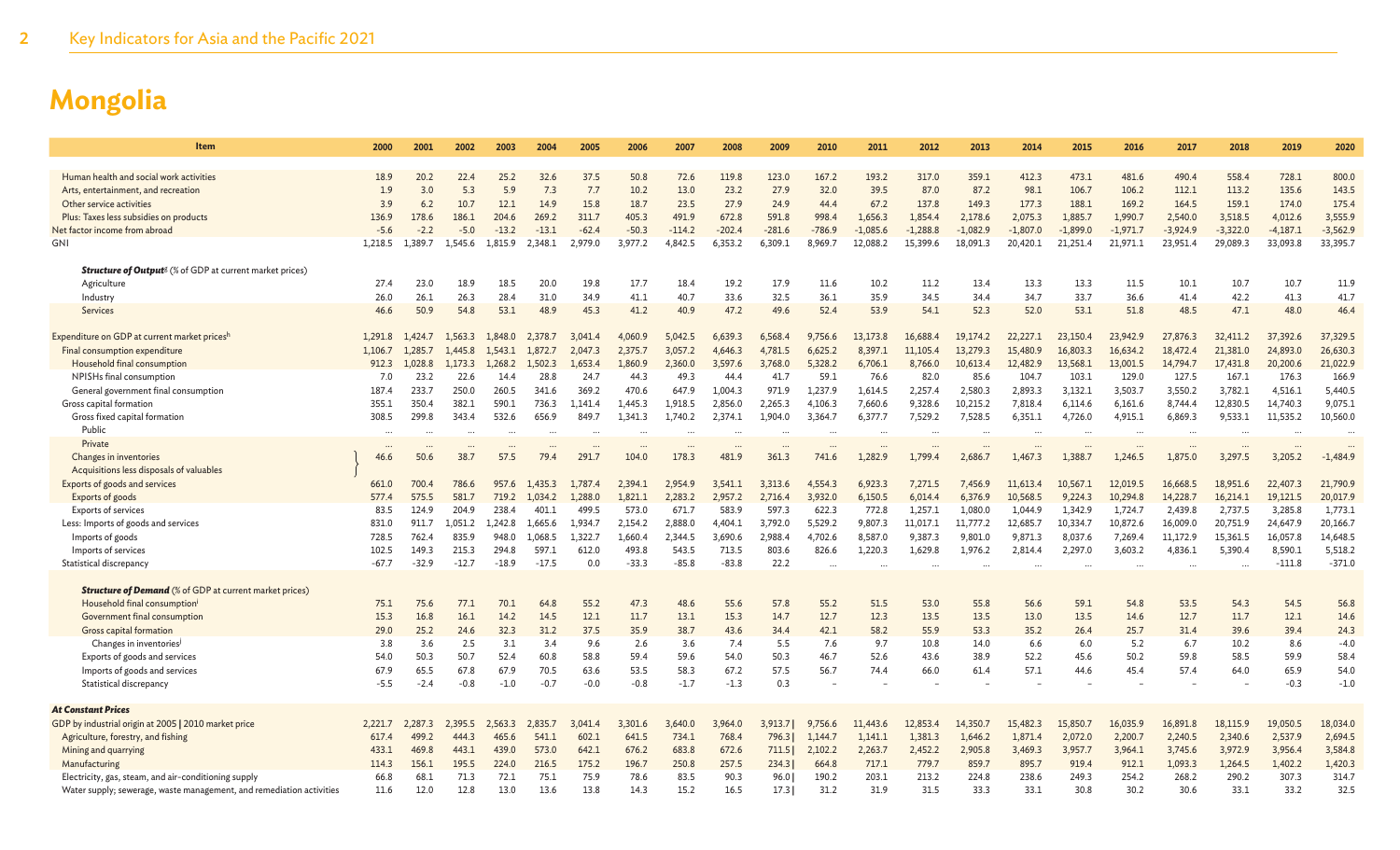| Item                                                                                                | 2000         | 2001         | 2002          | 2003          | 2004         | 2005             | 2006         | 2007         | 2008         | 2009             | 2010                 | 2011               | 2012            | 2013                 | 2014            | 2015            | 2016            | 2017               | 2018            | 2019             | 2020               |
|-----------------------------------------------------------------------------------------------------|--------------|--------------|---------------|---------------|--------------|------------------|--------------|--------------|--------------|------------------|----------------------|--------------------|-----------------|----------------------|-----------------|-----------------|-----------------|--------------------|-----------------|------------------|--------------------|
|                                                                                                     |              |              |               |               |              |                  |              |              |              |                  |                      |                    |                 |                      |                 |                 |                 |                    |                 |                  |                    |
| Construction                                                                                        | 35.6         | 39.8         | 48.9          | 74.8          | 70.1         | 81.4             | 84.8         | 90.9         | 78.4         | 51.7             | 250.2                | 307.0              | 568.8           | 614.2                | 588.0           | 586.9           | 558.1           | 621.9              | 651.4           | 703.2            | 651.3              |
| Wholesale and retail trade; repair of motor vehicles and motorcycles                                | 158.9        | 167.5        | 212.2         | 231.3         | 220.8        | 227.5            | 259.9        | 274.3        | 315.5        | 278.2            | 1,199.0              | 1,755.4            | 1,965.6         | 2,139.6              | 2,191.3         | 2,014.4         | 1,961.9         | 2,095.3            | 2,141.2         | 2,310.4          | 2,053.5            |
| Transportation and storage                                                                          | 125.5        | 142.4        | 168.5         | 192.1         | 208.5        | 256.7            | 285.1        | 356.8        | 425.5        | 459.4            | 677.9                | 780.0              | 843.2           | 831.0                | 953.9           | 1,002.5         | 1,117.6         | 1,276.2            | 1,373.2         | 1,401.0          | 1,119.4            |
| Accommodation and food service activities                                                           | 15.2         | 14.2         | 14.8          | 14.7          | 16.5         | 19.3             | 21.1         | 24.2         | 25.5         | 24.7             | 52.6                 | 66.7               | 75.8            | 79.6                 | 70.9            | 73.3            | 74.4            | 81.6               | 91.0            | 95.1             | 66.9               |
| Information and communication                                                                       | 47.5         | 54.1         | 64.2          | 72.8          | 79.0         | 96.3             | 106.6        | 132.4        | 157.6        | 169.5            | 255.7                | 270.5              | 314.3           | 361.1                | 378.2           | 368.7           | 344.3           | 390.1              | 420.4           | 451.8            | 453.4              |
| Financial and insurance activities                                                                  | 44.3         | 53.8         | 60.9          | 87.6          | 104.5        | 112.3            | 108.9        | 130.0        | 169.6        | 143.1            | 239.6                | 357.4              | 509.0           | 666.0                | 883.3           | 1,011.8         | 1,035.2         | 1,128.9            | 1,190.6         | 1,313.3          | 1,325.4            |
| Real estate activities                                                                              | 134.4<br>6.8 | 138.3<br>7.4 | 144.6<br>10.1 | 150.8<br>12.7 | 155.6        | 160.5            | 167.0        | 166.5        | 180.3        | 195.5            | 687.7                | 704.0              | 718.0           | 742.1                | 769.5           | 802.9           | 812.9           | 867.5<br>142.6     | 927.6           | 951.8<br>167.0   | 934.1<br>166.7     |
| Professional, scientific, and technical activities<br>Administrative and support service activities | 14.7         | 16.5         | 20.8          | 24.7          | 12.8<br>26.1 | 18.0<br>34.1     | 19.2<br>37.2 | 16.8<br>41.0 | 27.4<br>54.8 | 30.4<br>59.9     | 132.3<br>81.1        | 133.8<br>82.6      | 135.3<br>84.3   | 146.0<br>87.6        | 164.0<br>88.4   | 163.7<br>90.9   | 151.6<br>91.0   | 99.7               | 152.9<br>103.7  | 107.3            | 95.9               |
| Public administration and defense; compulsory social security                                       | 68.5         | 64.3         | 64.9          | 63.3          | 64.6         | 66.9             | 66.6         | 68.8         | 71.0         | 75.6             | 425.4                | 387.5              | 408.0           | 423.6                | 434.3           | 447.4           | 447.2           | 452.5              | 455.1           | 477.1            | 480.3              |
| Education                                                                                           | 101.5        | 103.5        | 108.0         | 100.5         | 90.9         | 86.5             | 89.5         | 90.4         | 96.1         | 100.2            | 379.8                | 383.0              | 387.3           | 392.4                | 398.6           | 395.9           | 403.8           | 415.7              | 426.4           | 440.1            | 450.1              |
| Human health and social work activities                                                             | 35.5         | 36.4         | 37.3          | 36.0          | 36.4         | 37.5             | 40.6         | 44.5         | 46.6         | 47.9             | 167.2                | 151.6              | 154.9           | 166.6                | 182.3           | 185.7           | 185.6           | 189.3              | 194.3           | 202.2            | 205.1              |
| Arts, entertainment, and recreation                                                                 | 4.1          | 5.1          | 6.4           | 6.7           | 7.4          | 7.7              | 8.1          | 8.7          | 9.9          | 9.3              | 32.0                 | 28.3               | 28.9            | 30.3                 | 30.4            | 31.4            | 34.1            | 34.5               | 34.7            | 36.4             | 36.0               |
| Other service activities                                                                            | 8.3          | 10.5         | 13.0          | 13.6          | 15.1         | 15.8             | 16.6         | 17.6         | 20.1         | 19.0             | 44.4                 | 52.4               | 57.6            | 62.0                 | 59.5            | 58.0            | 61.6            | 64.1               | 65.7            | 63.3             | 60.9               |
| Plus: Taxes less subsidies on products                                                              | 177.8        | 228.4        | 254.1         | 268.3         | 308.2        | 311.7            | 383.4        | 409.5        | 480.2        | 394.0            | 998.4                | 1,626.5            | 1,744.4         | 1,938.8              | 1,781.7         | 1,388.0         | 1,395.5         | 1,653.7            | 1,986.4         | 2,093.4          | 1,888.1            |
| Net factor income from abroad                                                                       | $-10.2$      | $-3.6$       | $-7.7$        | $-18.5$       | $-15.7$      | $-62.4$          | $-41.3$      | $-83.8$      | $-122.1$     | $-167.2$         | $-786.9$             | $-943.0$           | $-992.7$        | $-810.5$             | $-1,258.7$      | $-1,300.2$      | $-1,198.7$      | $-2,244.5$         | $-1,738.4$      | $-2,139.6$       | $-1,807.9$         |
| GNI                                                                                                 | 2.211.5      | 2.283.7      | 2.387.8       | 2.544.9       | 2.820.0      | 2,979.0          | 3,260.4      | 3,556.2      | 3,841.8      | 3,746.5          | 8,969.7              | 10,500.6           | 11,860.7        | 13,540.2             | 14,223.6        | 14,550.5        | 14,837.2        | 14,647.2           | 16,377.4        | 16,910.9         | 16,226.1           |
|                                                                                                     |              |              |               |               |              |                  |              |              |              |                  |                      |                    |                 |                      |                 |                 |                 |                    |                 |                  |                    |
| <b>Growth of Output</b> (% annual change)                                                           |              |              |               |               |              |                  |              |              |              |                  |                      |                    |                 |                      |                 |                 |                 |                    |                 |                  |                    |
| GDP                                                                                                 | 1.1          | 3.0          | 4.7           | 7.0           | 10.6         | 7.3              | 8.6          | 10.2         | 8.9          | $-1.3$           | $\ddotsc$            | 17.3               | 12.3            | 11.6                 | 7.9             | 2.4             | 1.2             | 5.3                | 7.2             | 5.2              | $-5.3$             |
| Agriculture                                                                                         | $-16.3$      | $-19.2$      | $-11.0$       | 4.8           | 16.2         | 11.3             | 6.5          | 14.4         | 4.7          | 3.6              |                      | $-0.3$             | 21.1            | 19.2                 | 13.7            | 10.7            | 6.2             | 1.8                | 4.5             | 8.4              | 6.2                |
| Industry                                                                                            | 1.5          | 12.8         | 3.5           | 6.6           | 15.3         | 4.2              | 6.3          | 7.0          | $-0.8$       | $-0.4$           | $\ddot{\phantom{a}}$ | 8.8                | 14.8            | 14.6                 | 12.7            | 9.9             | $-0.4$          | 0.7                | 7.9             | 3.1              | $-6.2$             |
| Services                                                                                            | 10.5         | 6.4          | 13.7          | 8.8           | 3.1          | 9.7              | 7.6          | 11.9         | 16.6         | 0.8              | $\ddot{\phantom{a}}$ | 17.8               | 10.3            | 7.8                  | 7.8             | 0.6             | 1.1             | 7.7                | 4.7             | 5.8              | $-7.1$             |
|                                                                                                     |              |              |               |               |              |                  |              |              |              |                  |                      |                    |                 |                      |                 |                 |                 |                    |                 |                  |                    |
| Expenditure on GDP at 2005   2010 market priceh                                                     | 2,221.7      | 2.287.3      | 2.395.5       | 2,563.3       | 2.835.7      | 3.041.4          | 3.422.2      | 3,662.9      | 3.979.3      | 3,929.1          | 9,756.6              | 11,467.7           | 12,898.9        | 14,391.4             | 15,554.3        | 15,949.1        | 16,168.7        | 17,047.5           | 18,247.7        | 19,165.0         | 18,137.5           |
| Final consumption expenditure                                                                       |              |              |               |               |              | 2,047.3          | 2,277.6      | 2,676.1      | 3,165.8      | 3,071.9          | 6,625.2              | 7,667.7            | 8,762.7         | 10,121.6             | 10,876.0        | 11,475.7        | 11,453.9        | 11,900.9           | 13,104.5        | 14,485.3         | 15,219.1           |
| Household final consumption                                                                         |              |              |               |               |              | 1,702.8          | 1,914.3      | 2,252.5      | 2,720.6      | 2,653.2          | 5,328.2              | 6,171.1            | 6,989.8         | 8,079.9              | 8,585.2         | 9,287.0         | 9,026.5         | 9,519.2            | 10,694.7        | 11,749.4         | 12,076.3           |
| NPISHs final consumption                                                                            |              |              |               |               |              |                  | 363.3        | 423.6        | 445.2        |                  | 59.1<br>1,237.9      | 68.8               | 61.5<br>1,711.5 | 59.6<br>1,982.1      | 66.9<br>2,223.9 | 69.4<br>2,119.2 | 84.5<br>2,342.8 | 80.6               | 96.5<br>2,313.3 | 107.4<br>2,628.5 | 94.9               |
| General government final consumption<br>Gross capital formation                                     |              |              |               |               |              | 344.5            | 1,312.3      | 1,551.7      | 1,833.3      | 418.7<br>1,286.6 | 4,106.3              | 1,427.7<br>6,683.4 | 7,847.8         | 7,953.8              | 5,562.6         | 4,090.7         | 4,177.7         | 2,301.0<br>5,623.1 | 6,668.4         | 8,699.9          | 3,047.9<br>5,006.6 |
| Gross fixed capital formation                                                                       |              |              | $\ddotsc$     |               |              | 1,141.4<br>849.7 | 1,217.4      | 1,404.8      | 1,543.6      | 1,083.6          | 3,364.7              | 5,591.2            | 6,411.5         | 5,951.7              | 4,661.9         | 3,238.9         | 3,254.6         | 4,414.1            | 5,355.8         | 6,614.1          | 5,835.3            |
| Public                                                                                              |              |              |               |               |              |                  |              |              |              |                  |                      |                    |                 |                      |                 |                 |                 |                    |                 |                  |                    |
| Private                                                                                             |              |              |               |               | $\cdots$     | $\cdots$         |              |              |              |                  |                      |                    | $\cdots$        | $\ddot{\phantom{a}}$ | $\cdots$        |                 |                 |                    |                 |                  |                    |
| Changes in inventories                                                                              |              |              |               |               | $\cdots$     | 291.7            | 94.9         | 146.9        | 289.7        | 203.0            | 741.6                | 1,092.2            | 1,436.3         | 2,002.1              | 900.7           | 851.8           | 923.1           | 1,209.0            | 1,312.6         | 2,085.8          | $-828.7$           |
| Acquisitions less disposals of valuables                                                            |              |              |               |               |              |                  |              |              |              |                  |                      |                    |                 |                      |                 |                 |                 |                    |                 |                  |                    |
| Exports of goods and services                                                                       |              |              |               |               |              | 1,787.4          | 1,897.1      | 2,071.7      | 2,222.6      | 2.661.51         | 4,554.3              | 5.384.8            | 5,832.0         | 6,580.8              | 10,079.5        | 10,091.8        | 11,483.5        | 13,186.0           | 16,354.0        | 17,844.7         | 17,829.8           |
| Exports of goods                                                                                    |              |              |               |               |              |                  |              |              |              |                  | 3,932.0              | 4,679.3            | 4,771.5         | 5,690.6              | 9,293.8         | 9,147.1         | 10,397.5        | 11,707.9           | 14,666.1        | 16,002.1         | 16,708.1           |
| Exports of services                                                                                 |              |              |               |               |              |                  |              |              |              |                  | 622.3                | 705.5              | 1,060.5         | 890.2                | 785.7           | 944.7           | 1,086.0         | 1,478.2            | 1,687.9         | 1,842.6          | 1,121.7            |
| Imports of goods and services                                                                       |              |              |               |               |              | 1,934.7          | 2,064.8      | 2,636.5      | 3,242.4      | 3,090.8          | 5,529.2              | 8,268.2            | 9,543.5         | 10,264.9             | 10,963.8        | 9,709.1         | 10,946.3        | 13,662.5           | 17,879.2        | 21,865.0         | 19,918.1           |
| Imports of goods                                                                                    |              |              |               |               | $\ddotsc$    |                  |              |              |              |                  | 4,702.6              | 7,084.3            | 7,987.6         | 8,467.8              | 8,403.0         | 7,636.1         | 7,288.8         | 9,224.2            | 12,972.7        | 14,783.5         | 14,968.1           |
| Imports of services                                                                                 |              |              |               |               |              |                  |              | $\ddotsc$    |              |                  | 826.6                | 1,183.9            | 1,556.0         | 1,797.1              | 2,560.8         | 2,073.1         | 3,657.4         | 4,438.3            | 4,906.5         | 7,081.5          | 4,950.0            |
| Statistical discrepancy                                                                             |              |              |               |               |              |                  | $-120.6$     | $-23.0$      | $-15.3$      | $-15.5$          | $-0.0$               | $-24.1$            | $-45.5$         | $-40.7$              | $-72.1$         | $-98.3$         | $-132.8$        | $-155.7$           | $-131.8$        | $-114.5$         | $-103.5$           |
|                                                                                                     |              |              |               |               |              |                  |              |              |              |                  |                      |                    |                 |                      |                 |                 |                 |                    |                 |                  |                    |
| <b>Growth of Demand</b> (% annual change)                                                           |              |              |               |               |              |                  |              |              |              |                  |                      |                    |                 |                      |                 |                 |                 |                    |                 |                  |                    |
| Household final consumption                                                                         |              |              |               |               |              |                  | 12.4         | 17.7         | 20.8         | $-2.5$           |                      | 15.8               | 13.0            | 15.4                 | 6.3             | 8.1             | $-2.6$          | 5.4                | 12.4            | 9.9              | 2.7                |
| Government final consumption                                                                        |              |              |               |               |              |                  | 5.5          | 16.6         | 5.1          | $-6.0$           | $\ddot{\phantom{a}}$ | 15.3               | 19.9            | 15.8                 | 12.2            | $-4.7$          | 10.6            | $-1.8$             | 0.5             | 13.6             | 16.0               |
| Gross capital formation                                                                             |              |              |               |               |              |                  | 15.0         | 18.2         | 18.1         | $-29.8$          | $\ddotsc$            | 62.8               | 17.4            | 1.4                  | $-30.1$         | $-26.5$         | 2.1             | 34.6               | 18.6            | 30.5             | $-42.5$            |
| Exports of goods and services                                                                       |              |              |               |               |              |                  | 6.1          | 9.2          | 7.3          | 19.7             | $\ddotsc$            | 18.2               | 8.3             | 12.8                 | 53.2            | 0.1             | 13.8            | 14.8               | 24.0            | 9.1              | $-0.1$             |
| Imports of goods and services                                                                       |              |              |               |               |              |                  | 6.7          | 27.7         | 23.0         | $-4.7$           |                      | 49.5               | 15.4            | 7.6                  | 6.8             | $-11.4$         | 12.7            | 24.8               | 30.9            | 22.3             | $-8.9$             |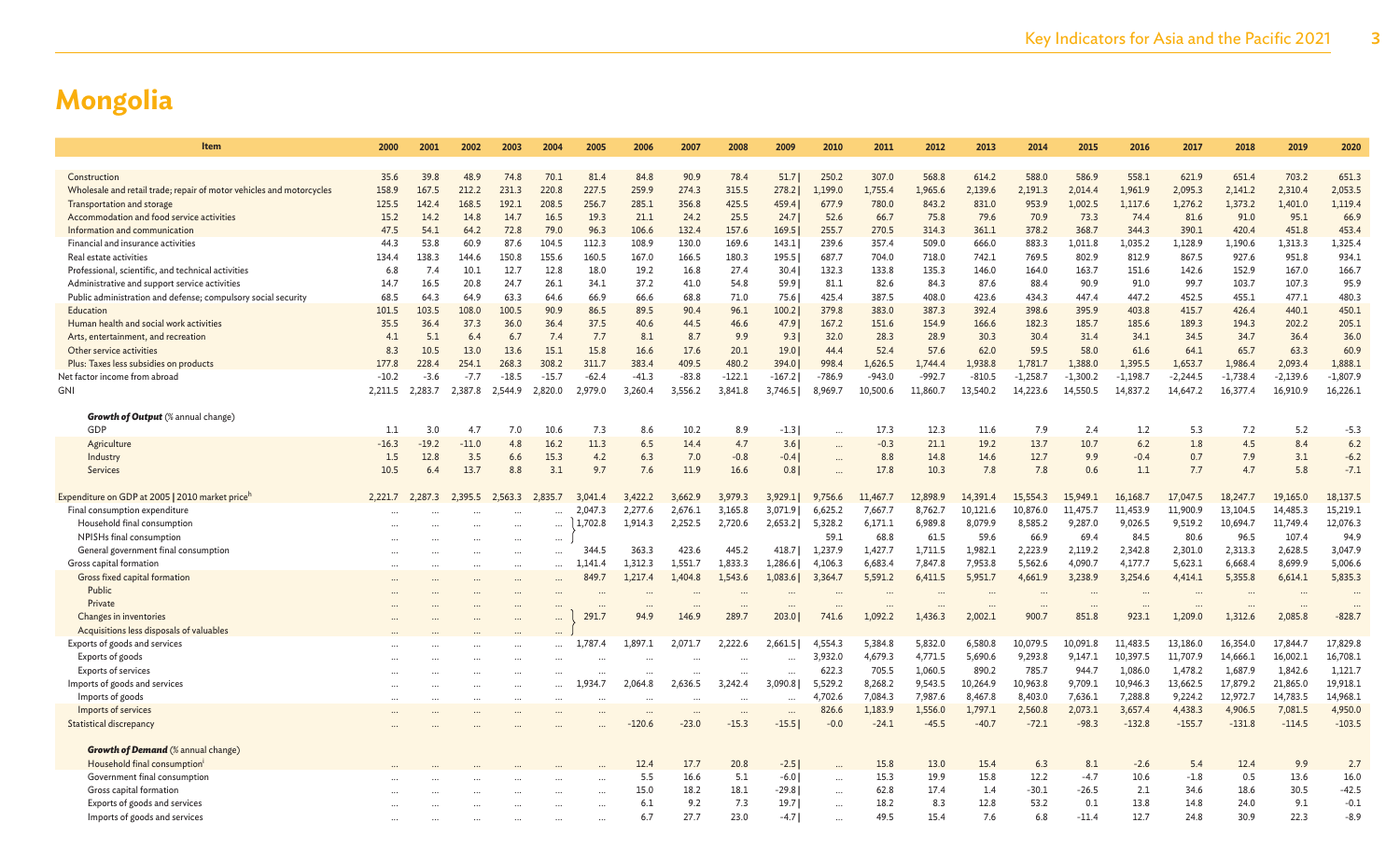| Item                                                                             | 2000        | 2001        | 2002        | 2003           | 2004         | 2005         | 2006         | 2007           | 2008         | 2009         | 2010         | 2011           | 2012           | 2013           | 2014         | 2015         | 2016           | 2017           | 2018           | 2019         | 2020         |
|----------------------------------------------------------------------------------|-------------|-------------|-------------|----------------|--------------|--------------|--------------|----------------|--------------|--------------|--------------|----------------|----------------|----------------|--------------|--------------|----------------|----------------|----------------|--------------|--------------|
|                                                                                  |             |             |             |                |              |              |              |                |              |              |              |                |                |                |              |              |                |                |                |              |              |
| <b>Investment Financing at Current Prices</b>                                    |             |             |             |                |              |              |              |                |              |              |              |                |                |                |              |              |                |                |                |              |              |
| Gross capital formation                                                          | 355.1       | 350.4       | 382.1       | 590.1          | 736.3        | 1,141.4      | 1,445.3      | 1,918.5        | 2,856.0      | 2,265.3      | 4,106.3      | 7,660.6        | 9,328.6        | 10,215.2       | 7,818.4      | 6,114.6      | 6,161.6        | 8,744.4        | 12,830.5       | 14,740.3     | 9,075.1      |
| Gross national saving                                                            | 213.3       | 249.4       | 252.5       | 458.0          | 794.7        | 1,203.1      | 1,851.0      | 2,033.8        | 1.964.6      | 1.794.5      | 2,598.0      | 3,990.8        | 4,619.6        | 5,030.0        | 5,197.4      | 4,794.0      | 5,787.1        | 5,917.3        | 8,345.2        | 8,850.7      | 8,034.5      |
| Gross domestic saving                                                            | 117.3       | 106.2       | 104.8       | 285.9          | 488.4        | 994.1        | 1,651.9      | 1,899.5        | 1.909.3      | 1,809.2      | 3,131.4      | 4,776.6        | 5,583.0        | 5,895.0        | 6,746.1      | 6,347.1      | 7,308.6        | 9,403.9        | 11,030.2       | 12,387.9     | 10,328.3     |
| Net factor income from abroad                                                    | $-5.6$      | $-2.2$      | $-5.0$      | $-13.2$        | $-13.1$      | $-62.4$      | $-50.3$      | $-114.2$       | $-202.4$     | $-281.6$     | $-786.9$     | $-1,085.6$     | $-1,288.8$     | $-1,082.9$     | $-1,807.0$   | $-1,899.0$   | $-1,971.7$     | $-3,924.9$     | $-3,322.0$     | $-4,187.1$   | $-3,562.9$   |
| Net current transfers from abroad <sup>k</sup>                                   | 101.5       | 145.4       | 152.7       | 185.2          | 319.4        | 271.4        | 249.4        | 248.5          | 257.3        | 266.9        | 253.6        | 299.8          | 325.4          | 218.0          | 258.2        | 345.9        | 450.2          | 438.3          | 637.0          | 649.9        | 1,269.1      |
|                                                                                  |             |             |             |                |              |              |              |                |              |              |              |                |                |                |              |              |                |                |                |              |              |
| <b>Savings and Investment</b> (% of GDP at current market prices)                |             |             |             |                |              |              |              |                |              |              |              |                |                |                |              |              |                |                |                |              |              |
| Gross domestic saving                                                            | 9.6<br>17.4 | 7.6<br>17.9 | 6.8<br>16.3 | 15.6<br>25.0   | 20.7<br>33.7 | 32.7<br>39.6 | 41.0<br>46.0 | 38.3           | 29.1<br>30.0 | 27.5<br>27.2 | 32.1<br>26.6 | 36.3<br>30.3   | 33.5<br>27.7   | 30.7<br>26.2   | 30.4<br>23.4 | 27.4<br>20.7 | 30.5<br>24.2   | 33.7<br>21.2   | 34.0<br>25.7   | 33.2<br>23.7 | 27.9         |
| Gross national saving<br>Gross capital formation                                 | 29.0        | 25.2        | 24.6        | 32.3           | 31.2         | 37.5         | 35.9         | 41.0<br>38.7   | 43.6         | 34.4         | 42.1         | 58.2           | 55.9           | 53.3           | 35.2         | 26.4         | 25.7           | 31.4           | 39.6           | 39.5         | 21.7<br>24.6 |
|                                                                                  |             |             |             |                |              |              |              |                |              |              |              |                |                |                |              |              |                |                |                |              |              |
| At Current Market Prices (MNT '000)                                              |             |             |             |                |              |              |              |                |              |              |              |                |                |                |              |              |                |                |                |              |              |
| Per capita GDP                                                                   | 522         | 583         | 643         | 750            | 959          | 1,223        | 1,603        | 1,951          | 2,549        | 2,529        | 3,698        | 4,917          | 6,107          | 6,868          | 7,716        | 7,810        | 7,910          | 8,999          | 10,260         | 11,681       | 11,460       |
| Per capita GNI <sup>m</sup>                                                      | 510         | 575         | 631         | 732            | 936          | 1,175        | 1.549        | 1,861          | 2,404        | 2,344        | 3,275        | 4,338          | 5,423          | 6,241          | 6,891        | 7,021        | 7,113          | 7,606          | 9,067          | 10,128       | 10,114       |
|                                                                                  |             |             |             |                |              |              |              |                |              |              |              |                |                |                |              |              |                |                |                |              |              |
| <b>PRODUCTION INDEX</b> period averages                                          |             |             |             |                |              |              |              |                |              |              |              |                |                |                |              |              |                |                |                |              |              |
| Agriculture; 2014-2016 = 100                                                     | 80.8        | 63.5        | 58.7        | 49.8           | 60.3         | 56.3         | 55.7         | 60.9           | 69.7         | 85.8         | 65.8         | 71.2           | 75.9           | 82.8           | 83.8         | 110.5        | 105.7          | 107.0          | 131.2          | 140.3        |              |
|                                                                                  |             |             |             |                |              |              |              |                |              |              |              |                |                |                |              |              |                |                |                |              |              |
| <b>ENERGY</b> annual values                                                      |             |             |             |                |              |              |              |                |              |              |              |                |                |                |              |              |                |                |                |              |              |
| Coal (t '000)                                                                    |             |             |             |                |              |              |              |                |              |              |              |                |                |                |              |              |                |                |                |              |              |
| Production                                                                       | 5,185       | 5,141       | 5,544       | 5,666          | 6,865        | 7,517        | 8,074        | 9,238          | 10,072       | 14,442       | 25,162       | 32,030         | 29,926         | 30,123         | 25,288       | 24,206       | 35,522         | 48,145         | 51,401         | 55,799       | 43,845       |
| Exports                                                                          |             |             |             | 435            | 1,560        | 2,116        | 2,457        | 3,268          | 4,169        | 7,113        | 16,726       | 16,628         | 15,524         | 12,594         | 14,314       | 13,348       | 24,107         | 28,959         | 32,043         | 28,141       | 25,124       |
| Imports                                                                          | 43          | 10          | $\Omega$    | $\Omega$       | $\Omega$     |              | $\Omega$     | $\overline{1}$ |              | $\Omega$     | $\Omega$     | $\overline{0}$ | $\overline{0}$ | $\overline{1}$ | $\mathbf{1}$ |              | $\overline{1}$ | $\overline{2}$ | $\overline{2}$ | 54           |              |
| Consumption <sup>r</sup>                                                         | 5,212       | 5,189       | 5,535       | 5,162          | 5,189        | 5,473        | 5,691        | 5,906          | 5,843        | 6,426        | 6,906        | 6,762          | 7,301          | 8,019          | 7,954        | 7,642        | 8,599          | 8,642          | 9,513          | 9,792        | 10,279       |
|                                                                                  |             |             |             |                |              |              |              |                |              |              |              |                |                |                |              |              |                |                |                |              |              |
| Electricity (kWh million)                                                        |             |             |             |                |              |              |              |                |              |              |              |                |                |                |              |              |                |                |                |              |              |
| Production                                                                       | 2,946       | 3.017       | 3,112       | 3,138          | 3,303        | 3,419        | 3,544        | 3,701          | 4,001        | 4,039        | 4,313        | 4,536          | 4,816          | 5,020          | 5,376        | 5,513        | 5,667          | 6,027          | 6,535          | 6,900        | 7,070        |
| Exports                                                                          | 25          | 18          | 16          | $\overline{7}$ | -8           | 12           | 21           | 10             | 16           | 18           | 22           | 24             | 21             | 18             | 33           | 51           | 36             | 26             | 27             | 24           | 41           |
| Imports                                                                          | 181         | 196         | 167         | 171            | 171          | 168          | 168          | 195            | 198          | 157          | 263          | 276            | 366            | 1,195          | 1,349        | 1,417        | 1,446          | 1,574          | 1,666          | 1,723        | 1,685        |
| Consumption <sup>r</sup>                                                         | 1.910       | 1.948       | 2,032       | 2,195          | 2,357        | 2,534        | 2,620        | 2,829          | 3,093        | 3,034        | 3,376        | 3,453          | 3,773          | 4.732          | 5,158        | 5,284        | 5,446          | 5,949          | 6,450          | 6,846        | 6,817        |
|                                                                                  |             |             |             |                |              |              |              |                |              |              |              |                |                |                |              |              |                |                |                |              |              |
| Retail prices (MNT/L)                                                            |             |             |             |                |              |              |              |                |              |              |              |                |                |                |              |              |                |                |                |              |              |
| Gasoline, premium <sup>o</sup><br><b>Diesel</b>                                  | 350<br>409  | 359         | 334         | 413            | 527          | 674          | 778<br>955   | 817<br>976     | 1,192        | 1,395        | 1,366        | 1,250<br>1,576 | 1,472          | 1,551          | 1,550        | 1,550        | 1,458          | 1,477          | 1,635          | 1,713        | 1,465        |
|                                                                                  |             |             | 411         |                |              |              |              |                | 1,478        | 1,315        | 1,303        |                | 1,728          | 1,771          | 1,788        | 1,790        | 1,661          | 1,711          | 2,124          | 2,340        | 2,146        |
| <b>PRICE INDEXES</b> period averages                                             |             |             |             |                |              |              |              |                |              |              |              |                |                |                |              |              |                |                |                |              |              |
| Consumer (national); December 2000   December 2015 = 100                         | 100.9       | 109.0       | 110.7       | 115.9          | 128.7        | 140.9        | 37.7         | 44.4           | 54.2         | 56.5         | 63.8         | 69.5           | 79.3           | 89.2           | 99.0         | 100.9        | 102.1          | 108.7          | 117.5          | 123.7        | 126.5        |
| Food and nonalcoholic beverages                                                  | $\cdots$    | 108.8       | 107.0       | 115.2          | 132.7        | 153.3        | 34.0         | 43.6           | 54.0         | 54.2         | 64.3         | 69.9           | 82.1           | 93.0           | 100.8        | 94.7         | 96.3           | 103.3          | 112.7          | 122.1        | 132.5        |
| Alcoholic beverages, tobacco, and narcotics <sup>p</sup>                         | $\cdots$    |             |             | $\ddotsc$      |              | $\ddotsc$    | 31.9         | 35.7           | 40.1         | 48.2         | 50.3         | 51.7           | 79.8           | 90.5           | 99.8         | 101.2        | 102.0          | 105.8          | 114.3          | 118.1        | 123.1        |
| Clothing and footwear                                                            | $\cdots$    |             |             | $\cdots$       | $\ddots$     | $\ddotsc$    | 36.3         | 39.2           | 45.7         | 50.7         | 56.0         | 63.0           | 73.1           | 86.0           | 98.3         | 103.6        | 106.0          | 110.5          | 116.1          | 124.4        | 128.9        |
| Housing, water, electricity, gas, and other fuels <sup>q</sup>                   |             |             |             |                |              |              | 40.5         | 44.8           | 55.0         | 55.3         | 62.3         | 70.2           | 78.0           | 84.1           | 97.8         | 101.0        | 102.7          | 110.3          | 128.3          | 132.4        | 122.7        |
| Furnishings, household equipment, and routine household maintenance <sup>t</sup> |             |             |             |                |              |              | 41.3         | 47.6           | 54.9         | 59.9         | 63.9         | 67.5           | 74.3           | 87.9           | 98.0         | 103.0        | 104.7          | 110.4          | 116.0          | 120.6        | 124.5        |
| Health                                                                           |             |             |             |                |              |              | 41.4         | 50.5           | 64.2         | 70.4         | 71.5         | 73.2           | 79.9           | 90.4           | 98.6         | 102.6        | 105.4          | 115.2          | 128.3          | 132.5        | 137.6        |
| Transport                                                                        |             |             |             |                |              |              | 49.1         | 57.0           | 71.8         | 72.8         | 73.7         | 83.0           | 88.3           | 91.0           | 98.8         | 100.3        | 98.6           | 108.9          | 119.4          | 117.7        | 111.6        |
| Communication                                                                    |             |             |             |                |              |              | 91.8         | 87.9           | 85.3         | 89.3         | 102.4        | 102.3          | 100.8          | 100.4          | 100.4        | 99.6         | 98.5           | 97.9           | 98.4           | 98.4         | 98.5         |
| Recreation and culture                                                           |             |             |             |                |              |              | 69.8         | 73.0           | 80.0         | 83.7         | 85.7         | 88.1           | 91.2           | 91.4           | 98.8         | 101.2        | 101.0          | 105.0          | 116.2          | 127.1        | 128.1        |
|                                                                                  |             |             |             |                |              |              |              |                |              |              |              |                |                |                |              |              |                |                |                |              |              |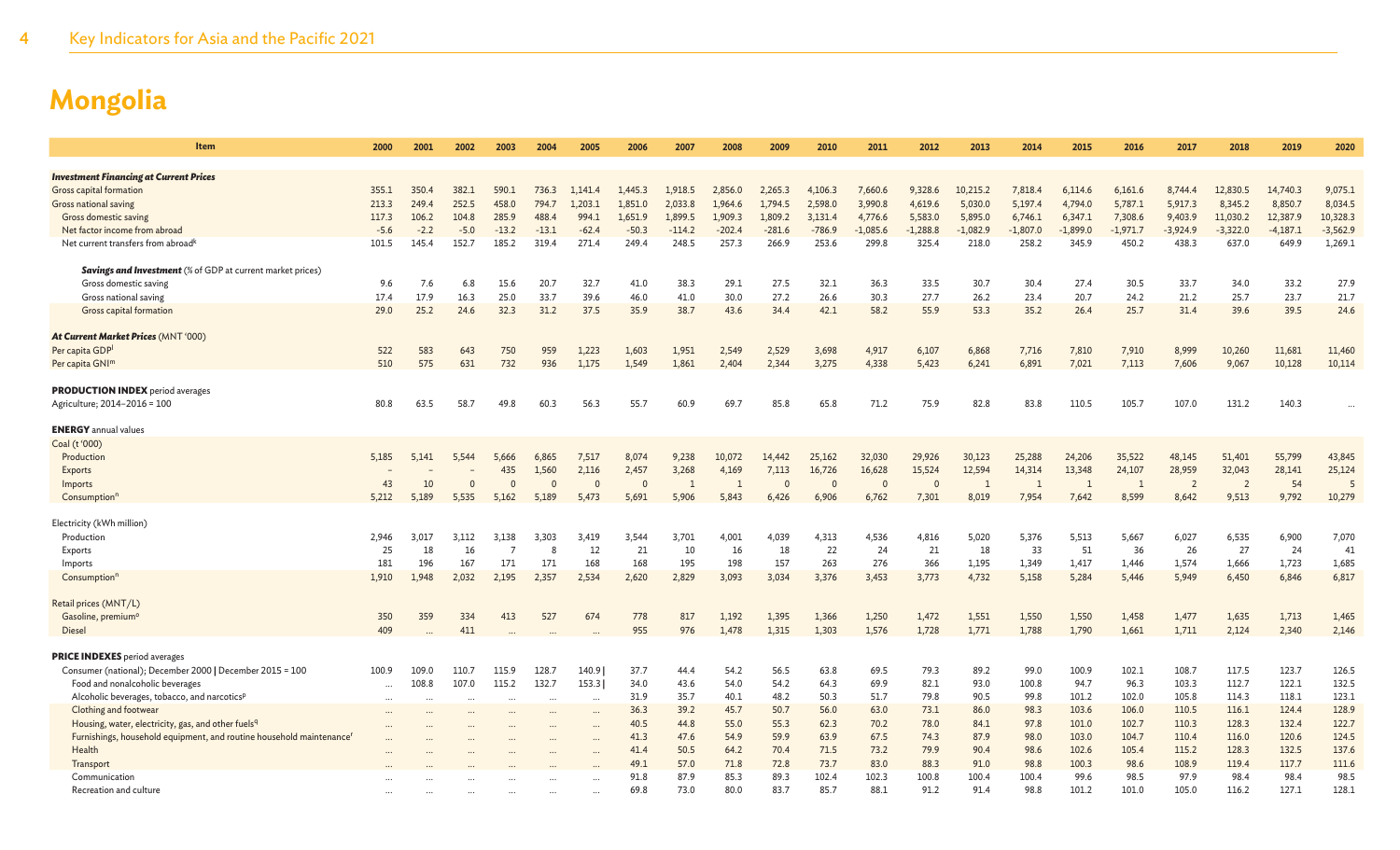| Item                                                                             | 2000             | 2001      | 2002    | 2003  | 2004   | 2005     | 2006     | 2007                 | 2008                 | 2009     | 2010     | 2011       | 2012       | 2013      | 2014       | 2015       | 2016       | 2017       | 2018       | 2019       | 2020       |
|----------------------------------------------------------------------------------|------------------|-----------|---------|-------|--------|----------|----------|----------------------|----------------------|----------|----------|------------|------------|-----------|------------|------------|------------|------------|------------|------------|------------|
|                                                                                  |                  |           |         |       |        |          |          |                      |                      |          |          |            |            |           |            |            |            |            |            |            |            |
| Education                                                                        |                  |           |         |       |        |          | 23.6     | 26.7                 | 37.4                 | 41.1     | 48.9     | 53.7       | 61.9       | 78.7      | 91.9       | 113.1      | 118.1      | 124.6      | 131.7      | 144.4      | 145.0      |
| Restaurants and hotels                                                           |                  |           |         |       |        |          | 32.4     | 36.1                 | 47.5                 | 52.8     | 59.6     | 63.1       | 77.6       | 91.4      | 99.3       | 103.7      | 104.5      | 107.7      | 113.2      | 124.3      | 130.5      |
| Miscellaneous goods and services                                                 |                  |           |         |       |        |          | 45.2     | 49.5                 | 56.7                 | 64.7     | 67.4     | 70.6       | 75.8       | 88.9      | 99.4       | 104.5      | 106.8      | 115.3      | 119.6      | 126.5      | 132.3      |
| Consumer (Ulaanbaatar); December 2010   December 2015 = 100                      | 45.0             | 48.6      |         | 51.7  | 57.4   | 62.9     | 39.1     | 44.6                 | 54.9                 | 56.0     | 64.0     | 70.0       | 79.9       | 88.9      | 98.4       | 99.5       | 100.3      | 107.5      | 117.9      | 123.8      | 126.2      |
| Food and nonalcoholic beverages                                                  |                  |           |         |       |        |          | 35.3     | 44.0                 | 54.8                 | 54.5     | 65.7     | 70.7       | 84.8       | 93.8      | 100.3      | 93.1       | 94.3       | 101.8      | 112.2      | 121.2      | 132.1      |
| Alcoholic beverages, tobacco, and narcotics <sup>p</sup>                         |                  |           |         |       |        | $\cdots$ | 34.3     | 35.3                 | 38.4                 | 46.9     | 50.8     | 52.4       | 80.9       | 90.4      | 99.8       | 100.4      | 101.1      | 105.0      | 113.8      | 117.2      | 123.1      |
| Clothing and footwear                                                            |                  |           |         |       |        | $\cdots$ | 40.4     | 41.2                 | 51.9                 | 53.8     | 60.3     | 71.4       | 80.7       | 91.6      | 100.0      | 102.1      | 103.9      | 109.2      | 114.6      | 125.0      | 129.5      |
| Housing, water, electricity, gas, and other fuels <sup>q</sup>                   |                  |           |         |       |        |          | 44.0     | 47.1                 | 55.3                 | 53.2     | 59.8     | 68.4       | 74.4       | 80.6      | 98.4       | 101.4      | 102.4      | 112.9      | 141.2      | 143.2      | 125.6      |
| Furnishings, household equipment, and routine household maintenance <sup>r</sup> |                  |           |         |       |        |          | 46.6     | 52.4                 | 60.1                 | 63.9     | 66.8     | 70.4       | 73.6       | 88.8      | 96.3       | 101.6      | 103.1      | 108.4      | 114.5      | 118.2      | 121.4      |
| Health                                                                           |                  |           |         |       |        | $\cdots$ | 35.3     | 41.9                 | 53.4                 | 61.0     | 63.2     | 64.2       | 71.7       | 87.3      | 97.3       | 101.5      | 105.0      | 116.2      | 132.2      | 136.3      | 141.0      |
| Transport                                                                        |                  |           |         |       |        | $\cdots$ | 49.1     | 54.3                 | 72.6                 | 72.1     | 73.4     | 82.7       | 89.0       | 90.4      | 99.8       | 100.5      | 99.0       | 109.4      | 118.7      | 115.6      | 111.1      |
| Communication                                                                    |                  |           |         |       |        | $\cdots$ | 89.8     | 84.0                 | 80.8                 | 86.5     | 101.0    | 101.2      | 100.0      | 99.8      | 100.5      | 99.8       | 98.6       | 98.2       | 97.4       | 97.6       | 97.7       |
| Recreation and culture                                                           |                  |           |         |       |        |          | 77.5     | 79.8                 | 86.7                 | 88.4     | 89.7     | 91.5       | 94.9       | 93.0      | 102.0      | 102.9      | 101.3      | 105.5      | 120.5      | 139.5      | 140.4      |
| Education                                                                        |                  |           |         |       |        |          | 22.1     | 26.6                 | 36.6                 | 39.9     | 48.0     | 51.6       | 59.9       | 76.9      | 90.6       | 111.9      | 115.9      | 124.6      | 133.0      | 142.3      | 143.2      |
| Restaurants and hotels                                                           |                  |           |         |       |        |          | 33.0     | 36.4                 | 48.9                 | 54.8     | 62.9     | 65.2       | 79.4       | 93.3      | 98.1       | 101.5      | 101.7      | 104.3      | 109.8      | 120.3      | 127.2      |
| Miscellaneous goods and services                                                 |                  |           |         |       |        |          | 44.3     | 46.5                 | 53.7                 | 62.3     | 64.2     | 68.1       | 72.3       | 87.4      | 95.4       | 101.0      | 102.0      | 110.9      | 115.4      | 122.9      | 128.9      |
| Producer; 2015 = 100                                                             |                  |           |         |       |        |          |          | $\ddot{\phantom{a}}$ | $\ddot{\phantom{a}}$ |          | $\ddots$ | $\cdots$   |            | $\ddotsc$ | $\ddots$   | 100.0      | 111.3      | 130.7      | 120.1      | 148.8      | 144.6      |
| Wholesale; 2015 = 100                                                            |                  |           |         |       |        |          |          |                      |                      |          |          |            |            |           |            | 100.0      | 98.3       | 111.3      | 126.9      | 125.2      | 113.2      |
| Retail; 2015 = 100                                                               |                  |           |         |       |        |          |          |                      |                      |          |          | $\cdots$   |            | $\cdots$  | $\cdots$   | 99.3       | 108.4      | 113.7      | 128.3      | 124.3      | 114.2      |
| Implicit GDP deflator; 2005   2010 = 100                                         | 55.1             | 60.9      | 64.7    | 71.4  | 83.3   | 100.0    | 122.0    | 136.2                | 165.4                | 168.4    | 100.0    | 115.1      | 129.8      | 133.6     | 143.6      | 146.1      | 149.3      | 165.0      | 178.9      | 195.7      | 204.9      |
|                                                                                  |                  |           |         |       |        |          |          |                      |                      |          |          |            |            |           |            |            |            |            |            |            |            |
| <b>Price Indexes</b> (% annual change)                                           |                  |           |         |       |        |          |          |                      |                      |          |          |            |            |           |            |            |            |            |            |            |            |
| Consumer price index (national)                                                  | 8.1              | 8.0       | 1.6     | 4.7   | 11.0   | 9.5      | 6.2      | 17.8                 | 22.1                 | 4.2      | 12.9     | 8.9        | 14.1       | 12.5      | 11.0       | 1.9        | 1.3        | 6.4        | 8.1        | 5.2        | 2.3        |
| Food and nonalcoholic beverages price index (national)                           | $\cdots$         | 8.8       | $-1.7$  | 7.7   | 15.2   | 15.6     |          | 28.2                 | 23.9                 | 0.4      | 18.6     | 8.7        | 17.5       | 13.3      | 8.4        | $-6.1$     | 1.7        | 7.3        | 9.1        | 8.3        | 8.5        |
| Producer price index                                                             |                  |           |         |       |        |          |          |                      |                      |          |          |            |            |           |            |            | 11.3       | 17.5       | $-8.1$     | 23.9       | $-2.8$     |
| Wholesale price index                                                            |                  |           |         |       |        |          |          |                      |                      |          |          |            |            |           |            |            | $-1.7$     | 13.3       | 14.0       | $-1.4$     | $-9.6$     |
| Retail price index                                                               |                  |           |         |       |        |          |          |                      |                      |          |          |            |            |           |            |            | 9.2        | 4.9        | 12.9       | $-3.1$     | $-8.1$     |
| Implicit GDP deflator                                                            | 12.0             | 10.4      | 6.4     | 10.2  | 16.7   | 20.1     | 22.0     | 11.6                 | 21.4                 | 1.8      |          | 15.1       | 12.8       | 2.9       | 7.4        | 1.7        | 2.2        | 10.5       | 8.4        | 9.4        | 4.7        |
| <b>MONEY AND INTEREST RATES</b> as of end of period (MNT billion)                |                  |           |         |       |        |          |          |                      |                      |          |          |            |            |           |            |            |            |            |            |            |            |
| Foreign assets (net)                                                             | 201.7            | 220.2     | 308.5   | 256.3 | 311.0  | 570.2    | 1.131.8  | 1.348.4              | 672.7                | 1.514.5  | 2.722.9  | 3.046.9    | 4.351.5    | 766.8     | $-2.008.9$ | $-4.158.5$ | $-4,580.0$ | $-1,252.5$ | 248.9      | 2,984.8    | 5,555.7    |
| Domestic claims                                                                  | 84.8             | 129.3     | 200.0   | 514.6 | 647.3  | 769.0    | 726.8    | 1,311.9              | 2,040.4              | 1,914.1  | 2,410.7  | 4,253.0    | 3,930.1    | 10,105.1  | 14,200.3   | 15,129.4   | 17,362.6   | 16,936.9   | 19,617.7   | 18,232.2   | 18,687.4   |
| Claims on central government (net)                                               | 17.2             | $-6.8$    | $-32.4$ | 96.7  | 45.0   | $-88.1$  | $-489.2$ | $-737.2$             | $-588.2$             | $-733.4$ | $-849.8$ | $-1,383.5$ | $-3,044.8$ | $-961.9$  | 108.5      | 681.0      | 1,850.6    | $-365.6$   | $-1,347.0$ | $-3,081.3$ | $-2,169.6$ |
| Claims on other financial corporations                                           | $\cdots$         | $\ddotsc$ |         |       | 0.5    | 0.5      | 1.6      | 2.8                  | 3.6                  | 4.9      | 14.8     | 17.9       | 10.1       | 335.1     | 1,287.3    | 2,437.4    | 2,437.0    | 3,060.8    | 3,183.1    | 2,938.6    | 2,718.4    |
| Claims on state and local government units                                       |                  |           |         |       | $-4.5$ | $-3.0$   | $-7.2$   | $-6.9$               | $-7.1$               | $-7.6$   | $-5.9$   | $-7.3$     | $-15.3$    | $-14.1$   | $-26.0$    | $-19.8$    | $-0.0$     |            |            |            |            |
| Claims on public nonfinancial corporations <sup>s</sup>                          | 6.3              | 10.4      | 12.2    | 16.2  | 13.1   | 34.2     | 36.7     | 27.3                 | 34.8                 | 20.4     | 17.1     | 100.6      | 42.0       | 80.5      | 128.6      | 223.8      | 55.7       | 41.0       | 119.6      | 73.6       | 1,171.6    |
| Claims on private sector <sup>t</sup>                                            | 61.4             | 125.7     | 220.3   | 401.7 | 593.2  | 825.2    | 1,185.0  | 2,025.9              | 2,597.3              | 2,629.9  | 3,234.5  | 5,525.2    | 6,938.2    | 10,665.5  | 12,701.9   | 11,807.1   | 13,019.3   | 14,200.7   | 17,661.9   | 18,301.2   | 16,967.1   |
| Broad money liabilities <sup>u</sup>                                             | 258.8            | 331.1     | 470.3   | 703.3 | 847.0  | 1,140.1  | 1,536.6  | 2,401.2              | 2,267.4              | 2,879.4  | 4,678.7  | 6,411.2    | 7,611.9    | 9,452.6   | 10,634.3   | 10,049.0   | 12,158.5   | 15,861.2   | 19,474.7   | 20,833.6   | 24,220.0   |
| Currency outside depository corporations                                         | 100.9            | 109.2     | 120.8   | 131.5 | 143.5  | 152.4    | 185.1    | 283.3                | 328.7                | 285.0    | 388.2    | 517.5      | 603.4      | 582.0     | 499.3      | 458.7      | 562.9      | 611.7      | 670.5      | 614.5      | 753.2      |
| Transferable deposits                                                            | 29.8             | 47.0      | 66.9    | 81.3  | 77.8   | 116.8    | 146.8    | 307.1                | 318.6                | 366.3    | 769.2    | 1,223.4    | 1,231.4    | 1,510.7   | 1,317.1    | 1,226.7    | 1,584.8    | 2,214.3    | 3,360.5    | 3,289.6    | 3,444.3    |
| Other deposits                                                                   | 128.1            | 174.9     | 282.4   | 490.5 | 625.1  | 862.7    | 1,188.0  | 1,800.8              | 1,573.1              | 2,181.8  | 3,493.6  | 4,617.0    | 5,641.7    | 7,156.1   | 8,629.4    | 8,195.8    | 9,886.9    | 12,877.1   | 15,310.3   | 16,827.8   | 19,954.1   |
| Securities other than shares                                                     |                  |           | 0.2     | 0.0   | 0.6    | 8.3      | 16.7     | 10.0                 | 47.0                 | 46.4     | 27.7     | 53.3       | 135.4      | 203.7     | 188.5      | 167.8      | 123.9      | 158.1      | 133.4      | 101.7      | 68.5       |
| iabilities excluded from Broad Money                                             | $\ddots$<br>27.2 | 40.9      | 40.8    | 37.6  | 87.3   | 187.5    | 278.2    | 442.8                | 624.9                | 693.0    | 859.2    | 1,225.9    | 1,702.7    | 2,356.7   | 3,183.0    | 3,357.7    | 4,348.4    | 4,126.2    | 4,876.6    | 5,874.4    | 3,152.3    |
|                                                                                  |                  |           |         |       |        |          |          |                      |                      |          |          |            |            |           |            |            |            |            |            |            |            |
| Money Supply (M2) <sup>u</sup> (% annual change)                                 | 17.6             | 27.9      | 42.1    | 49.6  | 20.4   | 34.6     | 34.8     | 56.3                 | $-5.6$               | 27.0     | 62.5     | 37.0       | 18.7       | 24.2      | 12.5       | $-5.5$     | 21.0       | 30.5       | 22.8       | 7.0        | 16.3       |
| M2 <sup>u</sup> (% of GDP at current market prices)                              | 21.1             | 23.8      | 30.3    | 38.5  | 35.9   | 37.5     | 38.1     | 48.4                 | 34.6                 | 43.7     | 48.0     | 48.7       | 45.6       | 49.3      | 47.8       | 43.4       | 50.8       | 56.9       | 60.1       | 55.9       | 64.9       |
|                                                                                  |                  |           |         |       |        |          |          |                      |                      |          |          |            |            |           |            |            |            |            |            |            |            |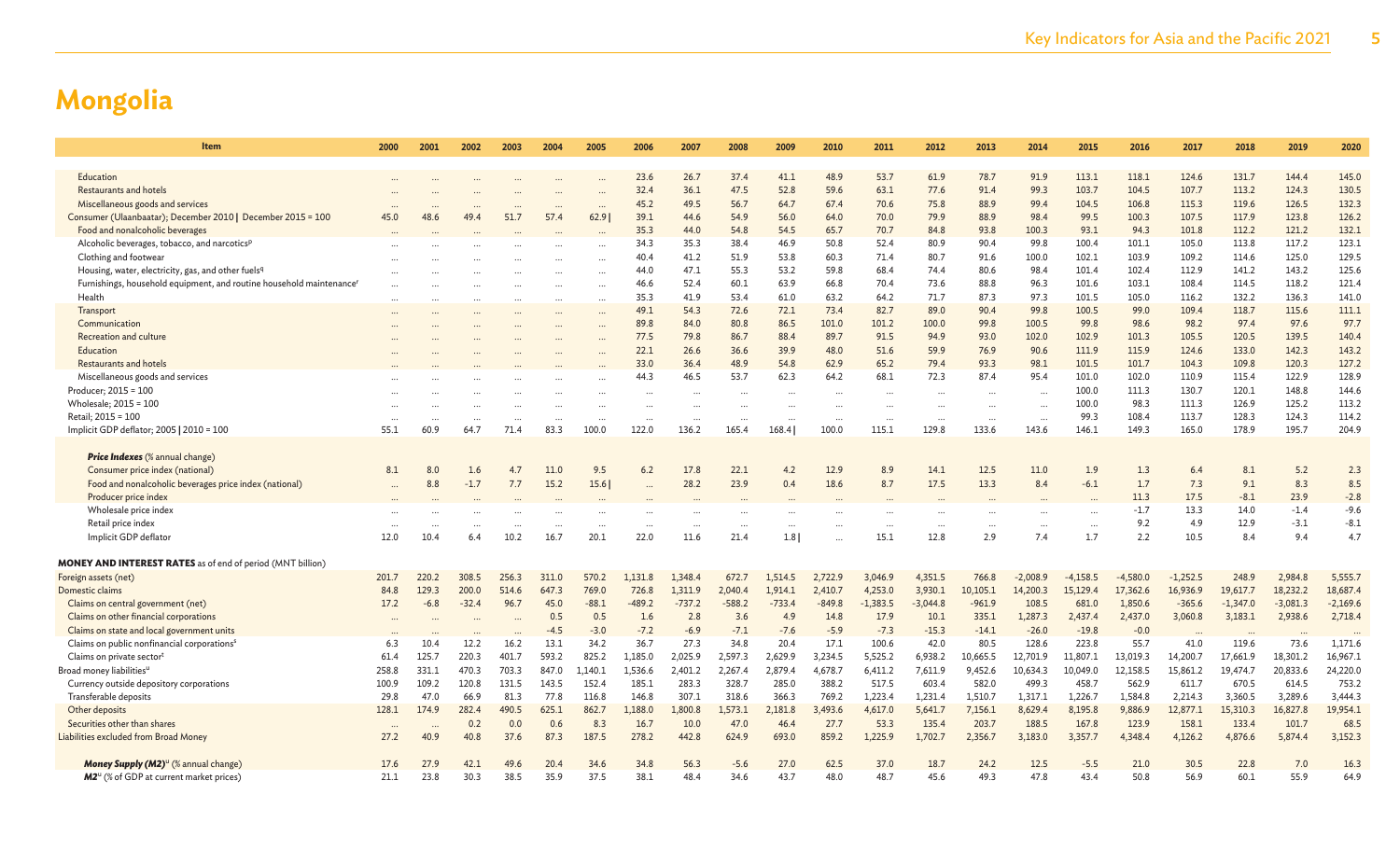| Item                                                                | 2000            | 2001      | 2002      | 2003      | 2004      | 2005    | 2006      | 2007      | 2008       | 2009       | 2010       | 2011         | 2012         | 2013         | 2014         | 2015         | 2016         | 2017         | 2018       | 2019         | 2020         |
|---------------------------------------------------------------------|-----------------|-----------|-----------|-----------|-----------|---------|-----------|-----------|------------|------------|------------|--------------|--------------|--------------|--------------|--------------|--------------|--------------|------------|--------------|--------------|
| <b>Interest Rates</b> period averages (% per annum)                 |                 |           |           |           |           |         |           |           |            |            |            |              |              |              |              |              |              |              |            |              |              |
| On deposits                                                         |                 |           |           |           |           |         |           |           |            |            |            |              |              |              |              |              |              |              |            |              |              |
| Savings <sup>v</sup>                                                | 13.8            | 13.2      | 13.2      | 14.0      | 14.1      | 12.6    | 13.5      | 13.4      | 13.6       | 12.9       | 10.7       | 10.5         | 11.8         | 12.0         | 12.3         | 13.0         | 12.4         | 13.0         | 11.2       | 10.5         | 8.4          |
| Time: 12 months                                                     |                 |           |           |           |           |         |           |           |            |            |            |              |              |              |              |              |              | 12.8         | 11.8       | 10.9         | 8.8          |
|                                                                     |                 |           |           |           |           |         |           |           |            |            |            |              |              |              |              |              |              |              |            |              |              |
| <b>GOVERNMENT FINANCE</b> ending 31 December (MNT million)          |                 |           |           |           |           |         |           |           |            |            |            |              |              |              |              |              |              |              |            |              |              |
| General Government                                                  |                 |           |           |           |           |         |           |           |            |            |            |              |              |              |              |              |              |              |            |              |              |
| Revenue                                                             | 347.410         | 429.951   | 469.749   | 545.227   | 706.293   | 832.585 | 1.354,098 | 1,880,489 | 2.170.370  | 1.993.996  | 3.122.464  | 4.241.007    | 4.887.121    | 5.940.067    | 6,276,609    | 5,981,064    | 5.835.044    | 7,274,862    | 9.234.862  | 10,905,510   | 9,421,647    |
| <b>Taxes</b>                                                        | 221,299         | 274,246   | 304,781   | 355,764   | 501,030   | 596,610 | 1,016,207 | 1,341,787 | 1,661,543  | 1,356,986  | 2,356,927  | 3,194,957    | 3,529,081    | 4,198,564    | 4,239,435    | 4,100,827    | 3,841,193    | 4,993,757    | 6,586,241  | 7,782,080    | 6,913,742    |
| Taxes on income, profits, and capital gains                         | 62,826          | 64,505    | 72,434    | 97,585    | 144,132   | 178,539 | 476,833   | 648.514   | 754,840    | 520,171    | 974,971    | 833,739      | 871,402      | 1,109,205    | 1,101,030    | 1,170,831    | 1,043,369    | 1,613,193    | 2,086,411  | 2,555,649    | 2,220,484    |
| Payable by individuals                                              | 14,830          | 20,676    | 26,126    | 28,803    | 45,518    | 57,987  | 76,974    | 74,984    | 116,713    | 128,241    | 160,945    | 227,215      | 341,451      | 443,340      | 472,103      | 476,865      | 521,383      | 650,602      | 809,474    | 895,356      | 822,011      |
| Payable by corporations and other enterprises                       | 47,996          | 43,829    | 46,308    | 68,781    | 98,614    | 120,553 | 222,339   | 219,818   | 253,280    | 205,403    | 390,854    | 545,631      | 524,326      | 660,159      | 621,237      | 688,497      | 519,959      | 962,145      | 1,276,937  | 1,660,293    | 1,398,473    |
| Other taxes on income, profits, and capital gains                   |                 |           |           |           |           |         | 177,521   | 353,713   | 384,847    | 186,527    | 423,172    | 60,893       | 5,625        | 5,706        | 7,690        | 5,469        | 2,027        | 446          |            |              |              |
| Taxes on payroll and workforce                                      |                 |           |           |           |           |         |           |           |            |            |            |              |              |              |              |              |              |              |            |              |              |
| Taxes on property                                                   | 289             | 1.717     | 3.350     | 4.598     | 5.742     | 6,329   | 6,910     | 14,560    | 16,809     | 20,316     | 24,101     | 34,325       | 45,093       | 69.756       | 78,398       | 86,610       | 104,660      | 131,130      | 141,348    | 154,369      | 154,511      |
| Taxes on goods and services                                         | 117,231         | 157,524   | 170,010   | 180,446   | 233.363   | 259,998 | 341,414   | 398,809   | 546,516    | 492,700    | 847,646    | L,408,349    | L,608,835    | ,884,502     | ,826,116     | 1,641,912    | ,770,846     | 2,138,214    | 2,950,853  | 3,366,030    | 2,999,177    |
| Taxes on international trade and transaction                        | 22,306          | 27,019    | 24.592    | 32,647    | 44.719    | 56,974  | 72,074    | 102,481   | 140,839    | 115,988    | 193,322    | 337,423      | 327,370      | 381,427      | 355,329      | 320,595      | 328,491      | 512,351      | 682,477    | 790,179      | 740,743      |
| Other taxes                                                         | 18,648          | 23,483    | 34.395    | 40,489    | 73,072    | 94.769  | 118,976   | 177.423   | 202,539    | 207,813    | 316,888    | 581,121      | 676,382      | 753,675      | 878,562      | 880,878      | 593,827      | 598,869      | 725,153    | 915,853      | 798,828      |
| Social contributions                                                | 38,711          | 53,957    | 54,398    | 65,205    | 82,089    | 95,597  | 111,933   | 160,523   | 229,353    | 263,563    | 331,309    | 473,351      | 674,240      | 874,229      | 917,590      | 1,018,153    | 1,109,757    | 1,321,375    | 1,620,864  | 2,030,515    | 1,588,053    |
| Grants (revenue)                                                    | $\ddotsc$       |           |           |           |           |         |           |           |            |            |            |              |              |              |              |              |              |              |            |              |              |
| Other revenue                                                       | 87,400          | 101,748   | 110,570   | 124,258   | 123,174   | 140,378 | 225,957   | 378,179   | 279,473    | 373,446    | 434,228    | 572.699      | 683,799      | 867,273      | 1.119.584    | 862,085      | 884.094      | 959,730      | 1.027.757  | 1,092,915    | 919,852      |
| <b>Expense</b>                                                      | 370,843         | 425,836   | 481,567   | 525,297   | 643,586   | 690,107 | 1,237,008 | 1,667,166 | 2,385,580  | 2,248,722  | 2,847,322  | 4.517,322    | 5,953,469    | 6,043,348    | 7,064,431    | 7,115,078    | 8,974,019    | 8,701,302    | 8,955,792  | 11,245,252   | 13,923,229   |
| Compensation of employees                                           | 106,898         | 92,060    | 105,034   | 116,946   | 128.845   | 142,749 | 196,609   | 361,413   | 591,902    | 630,674    | 710,231    | 878,403      | 1.309.991    | 1.533.962    | 1.735.375    | 1,709,773    | 1,907,233    | 1,800,435    | 1,878,675  | 2,256,967    | 2,648,114    |
| Use of goods and services                                           | 105,801 162,646 |           | 178,923   | 174,871   | 227,356   | 243,971 | 574,867   | 311,320   | 463,038    | 339,470    | 456,092    | 626,102      | 742,448      | 857,213      | 917,105      | 1,091,900    | 1,226,056    | 1,340,998    | 1,437,680  | 1,743,496    | 2,227,392    |
| Consumption of fixed capital                                        | 52,564          | 59,135    | 68,100    | 90,465    | 104,887   | 89,818  | 175,671   | 299,498   | 624,390    | 460,564    | 591,040    | 1,280,920    | L,525,358    | .490.742     | L,771,069    | 1,396,705    | 2,360,210    | 1,658,141    | 1,607,785  | 3,016,672    | 3,051,655    |
| Interest                                                            | 18.191          | 16.514    | 19.582    | 17.649    | 22,070    | 20.683  | 18,082    | 18.575    | 19,949     | 29,622     | 42,328     | 37.321       | 125,913      | 270,442      | 500.351      | 731,055      | 986,100      | 1,156,465    | 1.046.874  | 860,981      | 959,414      |
| Subsidies                                                           | 87,389          | 6.069     | 8.782     | 9,377     | 11.340    | 8,118   | 12,318    | 15,466    | 60,450     | 34,254     | 80,420     | 111,840      | 97,488       | 108,086      | 129,874      | 535,825      | 229,325      | 260,619      | 228,167    | 298,902      | 374,168      |
| Grants (expense)                                                    |                 | 5.464     | 3.981     | 3,394     | 2,420     | 1.494   | 831       | 613       | 795        | 17,025     | 13,432     | 15,492       | 43,637       | 21,475       | 36,287       | 233,852      | 314,621      | 365,881      | 356,154    | 357,253      | 699,529      |
| Social benefits                                                     |                 | 77.978    | 90.660    | 107,330   | 139,265   | 173.756 | 247.749   | 367,101   | 570,380    | 602.367    | 507.119    | 629.368      | 965,288      | 1,135,917    | 1.595.121    | 1,415,969    | 1,950,473    | 2,118,764    | 2,400,457  | 2,710,981    | 3,962,959    |
| Other expense                                                       |                 | 5,970     | 6.505     | 5,264     | 7,404     | 9.518   | 10.881    | 293,179   | 54,677     | 134,746    | 446.661    | 937,877      | 1.143.346    | 625,512      | 379,247      |              |              |              |            |              |              |
| Net operating balance                                               | $-23,433$       | 4,115     | $-11.819$ | 19,930    | 62,707    | 142,478 | 117,090   | 213,323   | $-215,210$ | $-254,727$ | 275,142    | $-276,316$   | $-1,066,348$ | $-103,282$   | $-787,822$   | $-1,134,014$ | $-3.138.976$ | $-1,426,441$ | 279,070    | $-339,742$   | $-4,501,582$ |
| Gross operating balance                                             | 29,131          | 63,251    | 56,282    | 110,395   | 167,594   | 232,296 | 292,761   | 512,821   | 409,179    | 205,838    | 866,182    | 1.004.604    | 459,009      | 1.387,460    | 983.247      | 262,690      | $-778.765$   | 231,700      | 1,886,855  | 2,676,931    | $-1,449,927$ |
| <b>Transactions in Nonfinancial Assets</b>                          |                 |           |           |           |           |         |           |           |            |            |            |              |              |              |              |              |              |              |            |              |              |
| Net/gross investment in nonfinancial assets                         | 52,564          | 59,135    | 68,100    | 90,465    | 104,887   | 89,818  | 175,671   | 299,498   | 624,390    | 460,564    | 591,040    | 1.280,920    | 1.525.358    | 1,490,742    | 1,771,069    | 1,396,705    | 2,360,210    | 1,658,141    | 1,607,785  | 3,016,672    | 3,051,655    |
| <b>Fixed assets</b>                                                 | 49,829          | 55,151    | 62,581    | 85,797    | 98.467    | 82,647  | 166,882   | 267,721   | 510,191    | 408,364    | 545,839    | 1,071,108    | 1,361,344    | 1,190,918    | ,486,962     | 1,007,070    | 1,837,826    | 1,275,491    | 1,286,314  | 2,662,389    | 2,499,491    |
| Inventories<br>Valuables                                            | 2,735           | 3.984     | 5.519     | 4.668     | 6.420     | 7.171   | 8.790     | 31,777    | 114,199    | 52,200     | 45,201     | 209.811      | 164,013      | 299,824      | 284,107      | 389.635      | 522,384      | 382,650      | 321,470    | 354,283      | 552,164      |
|                                                                     |                 |           |           |           |           |         |           |           |            |            |            |              |              |              |              |              |              |              |            |              |              |
| Nonproduced assets<br>Expenditure                                   | 423,406         | 484,971   | 549.668   | 615.762   | 748,473   | 779.925 | 1.412.679 | 1,966,665 | 3.009.970  | 2.709.287  | 3.438.362  | 5,798,242    | 7,478,827    | 7.534.090    | 8.835.500    | 8.511.783    | 11.334.230   | 10.359.443   | 10.563.577 | 14.261.924   | 16,974,884   |
| Net lending/Net borrowing                                           | $-75,997$       | $-55,020$ | -79.919   | $-70.535$ | -42.180   | 52,660  | $-58,581$ | -86.176   | -839,600   | $-715,291$ | $-315,897$ | $-1.557.236$ | $-2,591,706$ | $-1,594,023$ | $-2,558,891$ | $-2,530,719$ | -5,499,186   | $-3,084,581$ | -1.328.714 | $-3,356,414$ | $-7,553,237$ |
| Primary balance                                                     | $-57,806$       | $-38,506$ | $-60,337$ | $-52,885$ | $-20,110$ | 73,343  | $-40,500$ |           | -819,651   |            |            | $-1,519,915$ |              | $-1,323,581$ | $-2,058,540$ | $-1,799,664$ | -4,513,086   |              | -281,841   |              | $-6,593,824$ |
| <b>Transactions in Financial Assets and Liabilities (Financing)</b> |                 |           |           |           |           |         |           | -67,600   |            | $-685,669$ | $-273,570$ |              | $-2,465,793$ |              |              |              |              | $-1,928,116$ |            | $-2,495,433$ |              |
| Net acquisition of financial assets                                 |                 |           |           |           |           |         |           |           |            |            |            |              |              |              |              |              |              |              |            |              |              |
| Domestic                                                            |                 |           |           |           |           |         |           |           |            |            |            |              |              |              |              |              |              |              |            |              |              |
| External                                                            |                 |           |           |           |           |         |           |           |            |            |            |              |              |              |              |              |              |              |            |              |              |
| Net incurrence of liabilities                                       |                 |           |           |           |           |         |           |           |            |            |            |              |              |              |              |              |              |              |            |              |              |
| Domestic                                                            |                 |           |           |           |           |         |           |           |            |            |            |              |              |              |              |              |              |              |            |              |              |
| External                                                            |                 |           |           |           |           |         |           |           |            |            |            |              |              |              |              |              |              |              |            |              |              |
|                                                                     |                 |           |           |           |           |         |           |           |            |            |            |              |              |              |              |              |              |              |            |              |              |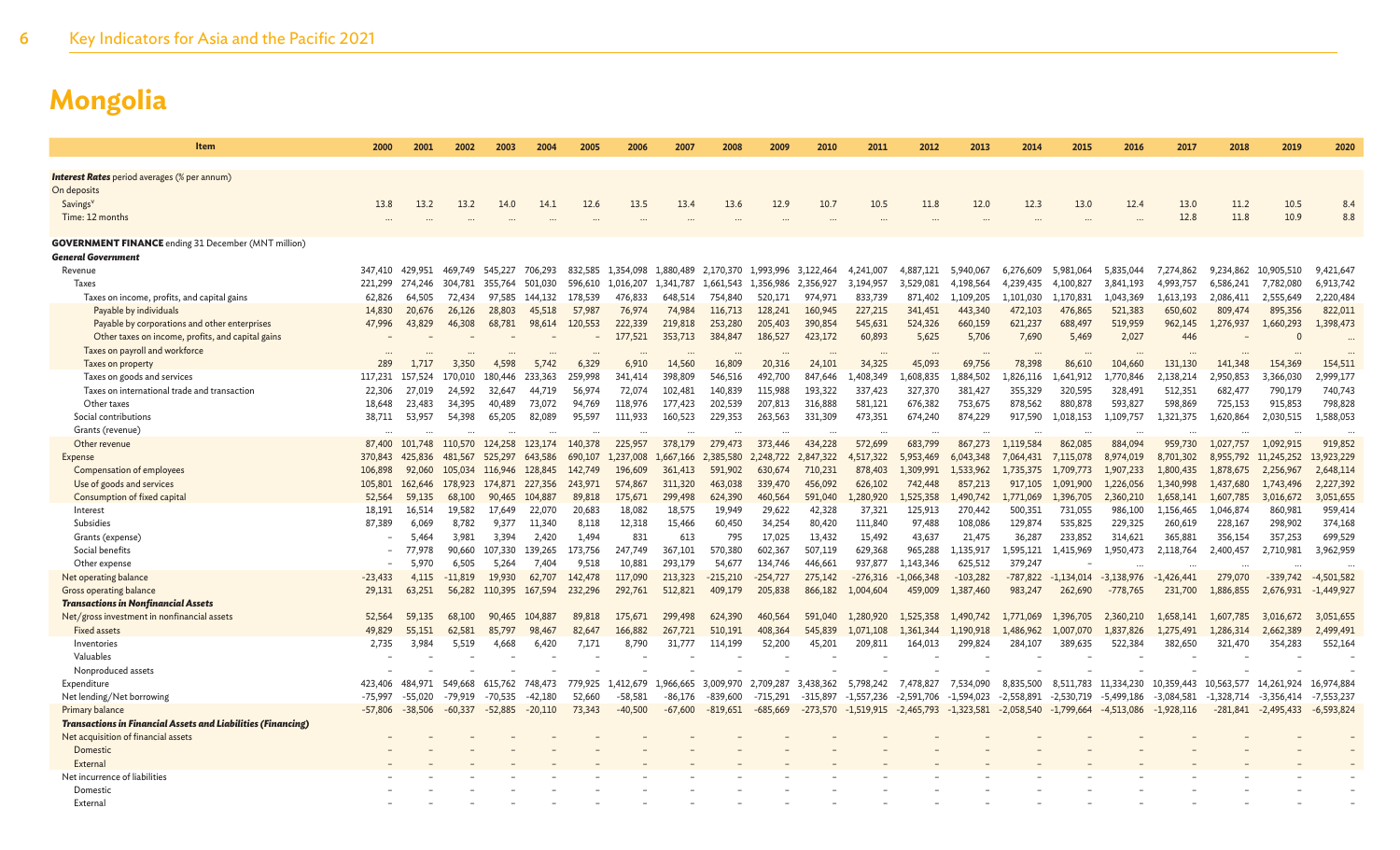| <b>Item</b>                                                        | 2000           | 2001            | 2002           | 2003            | 2004           | 2005     | 2006           | 2007           | 2008            | 2009            | 2010           | 2011            | 2012            | 2013           | 2014            | 2015            | 2016            | 2017            | 2018      | 2019           | 2020     |
|--------------------------------------------------------------------|----------------|-----------------|----------------|-----------------|----------------|----------|----------------|----------------|-----------------|-----------------|----------------|-----------------|-----------------|----------------|-----------------|-----------------|-----------------|-----------------|-----------|----------------|----------|
| <b>Government Finance</b> (% of GDP at current market prices)      |                |                 |                |                 |                |          |                |                |                 |                 |                |                 |                 |                |                 |                 |                 |                 |           |                |          |
| Revenue                                                            | 28.4           | 30.9            | 30.3           | 29.8            | 29.9           | 27.4     | 33.6           | 37.9           | 33.1            | 30.3            | 32.0           | 32.2            | 29.3            | 31.0           | 28.2            | 25.8            | 24.4            | 26.1            | 28.5      | 29.3           | 25.5     |
| <b>Taxes</b>                                                       | 18.1           | 19.7            | 19.7           | 19.5            | 21.2           | 19.6     | 25.2           | 27.1           | 25.3            | 20.6            | 24.2           | 24.3            | 21.1            | 21.9           | 19.1            | 17.7            | 16.0            | 17.9            | 20.3      | 20.9           | 18.7     |
| Taxes payable by individuals                                       | 1.2            | 1.5             | 1.7            | 1.6             | 1.9            | 1.9      | 1.9            | 1.5            | 1.8             | 1.9             | 1.6            | 1.7             | 2.0             | 2.3            | 2.1             | 2.1             | 2.2             | 2.3             | 2.5       | 2.4            | 2.2      |
|                                                                    | 3.9            | 3.1             | 3.0            | 3.8             | 4.2            | 4.0      | 5.5            | 4.4            | 3.9             | 3.1             | 4.0            | 4.1             | 3.1             | 3.4            | 2.8             | 3.0             | 2.2             | 3.4             | 3.9       | 4.5            | 3.8      |
| Taxes payable by corporations and other enterprises                |                |                 |                |                 |                |          |                |                |                 |                 |                |                 |                 |                |                 |                 |                 |                 |           |                |          |
| Expenditure                                                        | 34.6<br>$-6.2$ | 34.8            | 35.4<br>$-5.2$ | 33.7<br>$-3.9$  | 31.7<br>$-1.8$ | 25.6     | 35.1<br>$-1.5$ | 39.7<br>$-1.7$ | 45.9<br>$-12.8$ | 41.1<br>$-10.9$ | 35.2<br>$-3.2$ | 44.0<br>$-11.8$ | 44.8<br>$-15.5$ | 39.3<br>$-8.3$ | 39.8<br>$-11.5$ | 36.8<br>$-10.9$ | 47.3<br>$-23.0$ | 37.1<br>$-11.1$ | 32.6      | 38.3<br>$-9.0$ | 45.9     |
| Net lending/Net borrowing                                          |                | $-4.0$          |                |                 |                | 1.7      |                |                |                 |                 |                |                 |                 |                |                 |                 |                 |                 | $-4.1$    |                | $-20.4$  |
| Primary balance                                                    | $-4.7$         | $-2.8$          | $-3.9$         | $-2.9$          | $-0.9$         | 2.4      | $-1.0$         | $-1.4$         | $-12.5$         | $-10.4$         | $-2.8$         | $-11.5$         | $-14.8$         | $-6.9$         | $-9.3$          | $-7.8$          | $-18.8$         | $-6.9$          | $-0.9$    | $-6.7$         | $-17.8$  |
| <b>Expenditure by Function, General Government</b>                 |                |                 |                |                 |                |          |                |                |                 |                 |                |                 |                 |                |                 |                 |                 |                 |           |                |          |
| Total expenditure                                                  |                | 300,593 353,972 | 627,793        | 650,971 798,506 |                | 714,333  | 1,158,598      | 1,668,948      | 2,554,972       | 2,402,154       | 3,211,415      | 5,044,772       | 6,184,384       | 7.204.240      | 7,579,190       | 5,387,731       | 7,402,194       | 7,240,999       | 7,594,120 | 9,492,342      | $\cdots$ |
| General public services                                            | 42,152         | 50,411          | 226,623        | 200,541         | 240,508        | 113,432  | 134,444        | 176,115        | 247,039         | 274,878         | 521,373        | 580,939         | 1,295,118       | 1,537,421      | 1,247,896       | 1,281,428       | 2,518,036       | 1,816,774       | 1,836,064 | 2,387,990      | $\cdots$ |
| Defense                                                            |                |                 | 28,071         | 27,899          | 32,891         | 36,317   | 46,232         | 66,175         | 101,804         | 84,711          | 109,626        | 151,241         | 224,914         | 240,366        | 269,576         | 256,047         | 284,497         | 272,885         | 308,606   | 357,676        | $\cdots$ |
| Public order and safety                                            |                |                 | 30,502         | 33,401          | 44,246         | 48,128   | 62,341         | 87,583         | 141,332         | 120,598         | 163,616        | 199,252         | 275,033         | 352,762        | 387,989         | 389,149         | 428,912         | 470,763         | 497,039   | 619,412        |          |
| <b>Economic affairs</b>                                            | 33,025         | 45,084          | 58,940         | 73,510          | 84,888         | 70,660   | 329,058        | 520,438        | 691,390         | 533,510         | 531,046        | 1,305,569       | 623,668         | 881,723        | 712,931         | 343,263         | 642,667         | 986,207         | 798,917   | 971,486        |          |
| Environmental protection                                           |                |                 |                |                 |                |          |                |                |                 |                 |                |                 | $\cdots$        |                |                 |                 |                 |                 |           |                | $\cdots$ |
| Housing and community amenities                                    | 6.993          | 7.080           | 7.570          | 6.302           | 9,630          | 11,054   | 13,592         | 6.049          | 8.662           | 9,848           | 9,410          | 26,059          | 70,633          | 88,226         | 88,386          | 39,590          | 7,079           | 19,010          | 16,751    | 11,624         | $\cdots$ |
| Health                                                             | 45,952         | 53.096          | 57,964         | 58,128          | 73.243         | 77,800   | 99,398         | 140,152        | 204.682         | 197,238         | 247,510        | 328,834         | 417,725         | 509,843        | 643,008         | 574,424         | 665,119         | 732,030         | 788,602   | 889,465        |          |
| Recreation, culture, and religion                                  | 14,313         | 15,050          | 17,516         | 18,232          | 21,463         | 18,318   | 22,857         | 37,867         | 53,635          | 47,678          | 53,736         | 81,995          | 84,811          | 121,219        | 153,868         | 49,914          | 52,605          | 80,803          | 88,273    | 128,809        | $\cdots$ |
| Education                                                          | 82,109         | 98,709          | 103,709        | 115,354         | 141,020        | 153,829  | 193,438        | 251,589        | 378,065         | 396,403         | 493,693        | 636,720         | 942,473         | 1,672,184      | 1,945,633       | 690,946         | 822,979         | 779,618         | 894,396   | 1,376,605      | $\cdots$ |
| Social protection                                                  | 76,049         | 84,542          | 96,898         | 117,603         | 150,618        | 184,793  | 257,237        | 382,979        | 728,363         | 737,291         | 1,081,405      | 1,734,164       | 2,250,009       | 1,800,497      | 2,129,902       | 1,762,970       | 1,980,300       | 2,082,910       | 2,365,473 | 2,749,275      |          |
|                                                                    |                |                 |                |                 |                |          |                |                |                 |                 |                |                 |                 |                |                 |                 |                 |                 |           |                |          |
| <b>Expenditure by Function</b> (% of GDP at current market prices) |                |                 |                |                 |                |          |                |                |                 |                 |                |                 |                 |                |                 |                 |                 |                 |           |                |          |
| Education                                                          | 6.7            | 7.1             | 6.7            | 6.3             | 6.0            | 5.1      | 4.8            | 5.1            | 5.8             | 6.0             | 5.1            | 4.8             | 5.6             | 8.7            | 8.8             | 3.0             | 3.4             | 2.8             | 2.8       | 3.7            |          |
| Health                                                             | 3.8            | 3.8             | 3.7            | 3.2             | 3.1            | 2.6      | 2.5            | 2.8            | 3.1             | 3.0             | 2.5            | 2.5             | 2.5             | 2.7            | 2.9             | 2.5             | 2.8             | 2.6             | 2.4       | 2.4            |          |
| Social Protection                                                  | 6.2            | 6.1             | 6.2            | 6.4             | 6.4            | 6.1      | 6.4            | 7.7            | 11.1            | 11.2            | 11.1           | 13.2            | 13.5            | 9.4            | 9.6             | 7.6             | 8.3             | 7.5             | 7.3       | 7.5            |          |
|                                                                    |                |                 |                |                 |                |          |                |                |                 |                 |                |                 |                 |                |                 |                 |                 |                 |           |                |          |
| <b>EXTERNAL TRADE calendar year (\$ million)</b>                   |                |                 |                |                 |                |          |                |                |                 |                 |                |                 |                 |                |                 |                 |                 |                 |           |                |          |
| Exports, fob                                                       | 535.8          | 521.5           | 524.0          | 615.9           | 869.7          | 1.063.9  | 1.542.0        | 1,947.5        | 2,534.5         | 1.885.4         | 2,908.5        | 4,817.5         | 4,384.7         | 4,269.1        | 5,774.3         | 4,669.3         | 4,916.3         | 6,200.6         | 7,011.8   | 7,619.8        | 7,576.3  |
| Imports, cif                                                       | 614.5          | 637.7           | 690.8          | 801.0           | 1.021.1        | 1,177.3  | 1,435.0        | 2.061.8        | 3,244.5         | 2,137.7         | 3,200.1        | 6,598.4         | 6,738.4         | 6,357.8        | 5,236.7         | 3,797.5         | 3,358.1         | 4,337.3         | 5,875.0   | 6,127.4        | 5,293.9  |
| Trade balance                                                      | $-78.7$        | $-116.2$        | $-166.8$       | $-185.1$        | $-151.4$       | $-113.4$ | 107.0          | $-114.3$       | $-710.0$        | $-252.3$        | $-291.6$       | $-1.780.9$      | $-2.353.7$      | $-2,088.8$     | 537.7           | 871.8           | 1,558.2         | 1,863.3         | 1,136.7   | 1,492.3        | 2,282.4  |
|                                                                    |                |                 |                |                 |                |          |                |                |                 |                 |                |                 |                 |                |                 |                 |                 |                 |           |                |          |
| <b>External Trade</b> (% annual change)                            |                |                 |                |                 |                |          |                |                |                 |                 |                |                 |                 |                |                 |                 |                 |                 |           |                |          |
| Exports                                                            | 18.0           | $-2.7$          | 0.5            | 17.5            | 41.2           | 22.3     | 44.9           | 26.3           | 30.1            | $-25.6$         | 54.3           | 65.6            | $-9.0$          | $-2.6$         | 35.3            | $-19.1$         | 5.3             | 26.1            | 13.1      | 8.7            | $-0.6$   |
| Imports                                                            | 19.8           | 3.8             | 8.3            | 16.0            | 27.5           | 15.3     | 21.9           | 43.7           | 57.4            | $-34.1$         | 49.7           | 106.2           | 2.1             | $-5.6$         | $-17.6$         | $-27.5$         | $-11.6$         | 29.2            | 35.5      | 4.3            | $-13.6$  |
|                                                                    |                |                 |                |                 |                |          |                |                |                 |                 |                |                 |                 |                |                 |                 |                 |                 |           |                |          |
| <b>Direction of Trade</b> calendar year (\$ million)               |                |                 |                |                 |                |          |                |                |                 |                 |                |                 |                 |                |                 |                 |                 |                 |           |                |          |
| Exports, total                                                     | 535.8          | 596.2           | 512.8          | 615.9           | 851.9          | 1.053.8  | 1.541.7        | 1.947.1        | 2.534.6         | 1,681.8         | 2,933.8        | 4.203.6         | 4,640.8         | 4.268.3        | 5,774.1         | 4,668.4         | 4,908.3         | 6,200.7         | 7,011.8   | 7,620.5        | 7,315.8  |
| 1. China, People's Republic of                                     | 267.1          | 238.2           | 230.1          | 284.2           | 407.1          | 507.1    | 1,049.4        | 1,411.4        | 1,635.9         | 1,265.6         | 2,480.0        | 3,680.5         | 4,072.0         | 3,700.3        | 5,070.1         | 3,897.4         | 3,883.1         | 5,269.0         | 6,505.5   | 6,772.7        | 6,737.0  |
| 2. United Kingdom                                                  | 17.5           | 12.4            | 14.7           | 26.1            | 134.0          | 87.0     | 38.6           | 22.1           | 165.8           | 38.2            | 72.4           | 124.2           | 162.7           | 200.7          | 398.7           | 337.7           | 786.9           | 660.5           | 172.9     | 291.1          | 100.0    |
| 3. Russian Federation                                              | 45.1           | 44.9            | 43.8           | 41.2            | 18.1           | 26.0     | 45.1           | 58.5           | 86.3            | 29.6            | 44.7           | 61.7            | 69.2            | 61.8           | 61.6            | 76.9            | 55.8            | 67.7            | 85.9      | 68.1           | 74.5     |
| 4. Singapore                                                       | 0.1            | 0.2             | 0.0            | 35.0            | 19.9           | 0.6      | 2.3            | 0.4            | 0.4             | 2.1             | 4.5            | 7.4             | 8.9             | 8.2            | 14.2            | 26.6            | 16.9            | 26.1            | 30.0      | 154.6          | 52.1     |
| 5. Italy                                                           | 14.5           | 16.9            | 11.9           | 9.1             | 17.3           | 24.6     | 40.4           | 56.7           | 42.2            | 21.7            | 38.1           | 46.8            | 44.6            | 51.5           | 51.4            | 43.4            | 33.6            | 43.3            | 54.1      | 45.3           | 56.8     |
| 6. Switzerland                                                     | 4.9            | 1.4             | 0.7            | 0.5             | 2.1            | 4.2      | 6.4            | 1.8            | 2.1             | 2.6             | 3.8            | 4.5             | 4.2             | 3.1            | 28.1            | 109.2           | 1.0             | 0.7             | 0.7       | 75.0           | 73.4     |
| 7. Korea, Republic of                                              | 12.2           | 36.1            | 19.0           | 7.5             | 7.8            | 65.1     | 21.4           | 41.5           | 29.9            | 10.0            | 14.4           | 17.6            | 16.7            | 13.0           | 13.5            | 66.6            | 8.5             | 11.6            | 21.2      | 27.8           | 41.3     |
| 8. Germany                                                         | 1.9            | 2.2             | 4.9            | 4.6             | 11.5           | 12.5     | 9.2            | 17.8           | 11.0            | 15.5            | 18.3           | 19.7            | 19.0            | 18.4           | 15.0            | 10.8            | 43.4            | 11.6            | 12.3      | 13.5           | 21.1     |
| 9. Japan                                                           | 8.1            | 15.7            | 7.2            | 8.5             | 33.5           | 5.8      | 7.1            | 15.1           | 27.6            | 4.5             | 13.9           | 9.6             | 10.9            | 10.5           | 24.5            | 20.3            | 14.0            | 14.8            | 26.5      | 15.5           | 22.7     |
| 10. Taipei, China                                                  |                | 0.0             | 0.0            | 0.0             | 0.0            | 0.2      | 0.2            | 0.0            | 0.1             | 0.1             |                |                 |                 |                |                 |                 |                 | 26.2            | 25.5      | 11.1           | 29.8     |
|                                                                    |                |                 |                |                 |                |          |                |                |                 |                 |                |                 |                 |                |                 |                 |                 |                 |           |                |          |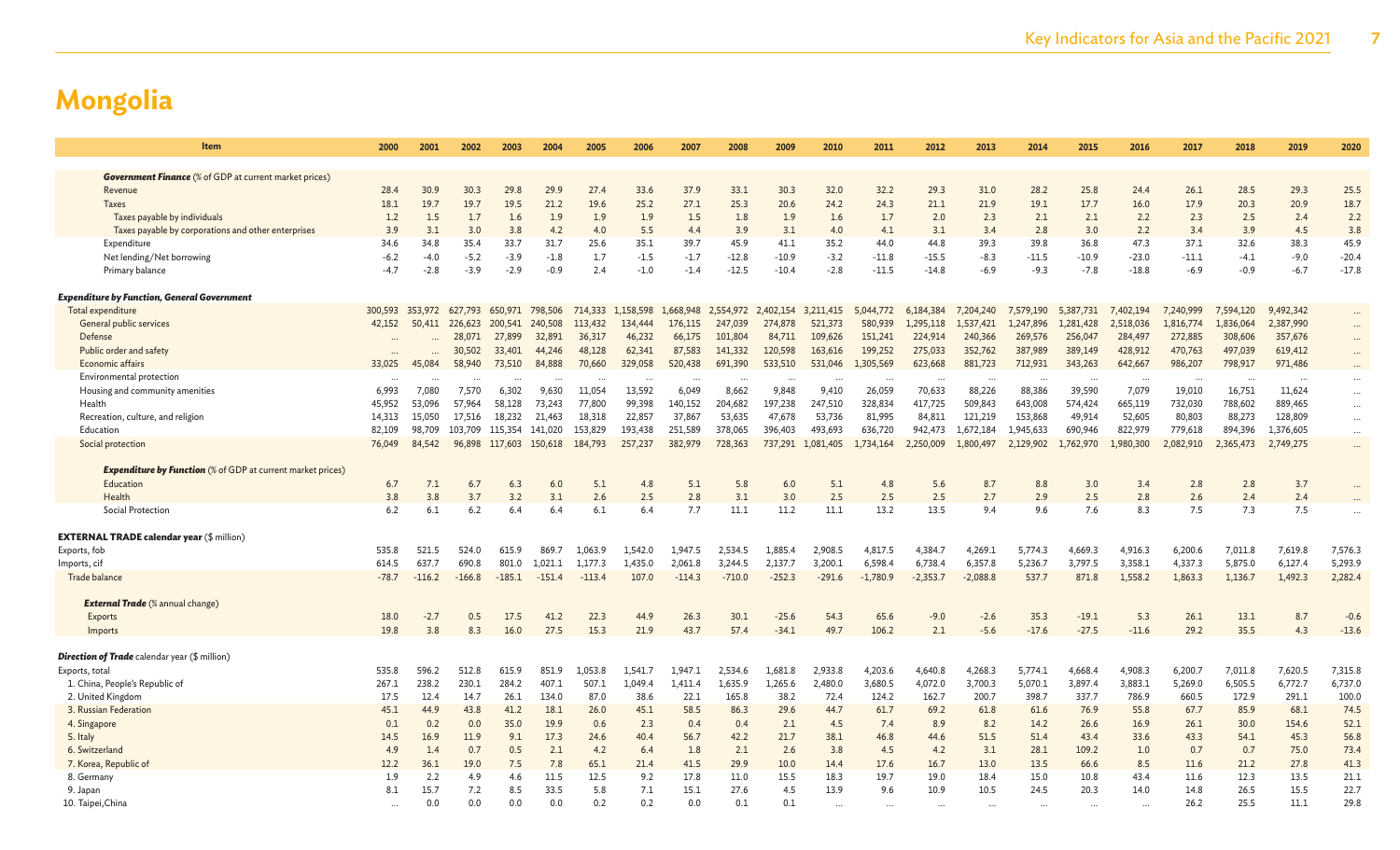| Item                                                                      | 2000       | 2001       | 2002       | 2003            | 2004       | 2005       | 2006       | 2007        | 2008          | 2009          | 2010           | 2011           | 2012           | 2013           | 2014           | 2015           | 2016         | 2017         | 2018          | 2019           | 2020          |
|---------------------------------------------------------------------------|------------|------------|------------|-----------------|------------|------------|------------|-------------|---------------|---------------|----------------|----------------|----------------|----------------|----------------|----------------|--------------|--------------|---------------|----------------|---------------|
|                                                                           |            |            |            |                 |            |            |            |             |               |               |                |                |                |                |                |                |              |              |               |                |               |
| Imports, total                                                            | 614.5      | 637.6      | 580.1      | 801<br>$\Delta$ | 1.011.3    | 1.160.3    | 1.434.9    | 2.059.2     | 3,244.3       | 3.477.5       | 4.569.9        | 7.975.7        | 8,437.9        | 6.398.1        | 5.162.3        | 3.817.5        | 3,350.2      | 4,335.6      | 5,874.9       | 6,137.5        | 5,335.6       |
| 1. China, People's Republic of                                            | 109.5      | 136.2      | 129.9      | 172.            | 238.2      | 317.9      | 365.0      | 568.9       | 898.          | 1.242.6       | 1,645.6        | 2.889.5        | 2,455.1        | 1,785.8        | 1,699.5        | 1,360.7        | 1,040.2      | 1,412.6      | 1,968.8       | 2,036.8        | 1,780.3       |
| 2. Russian Federation                                                     | 206.2      | 226.0      | 213.9      | 265.4           | 336.6      | 400.0      | 547.8      | 745.0       | 1,242.3       | 1,000.7       | 1,234.6        | 1,943.9        | 1,978.6        | 1,561.9        | 1,535.4        | 1,020.7        | 861.9        | 1,217.3      | 1,710.3       | 1,729.9        | 1,605.8       |
| 3. Japan                                                                  | 73.3       | 56.0       | 31.0       | 63.4            | 74.5       | 82.2       | 97.6       | 140.2       | 238.5         | 364.6         | 493.4          | 843.6          | 720.3          | 444.2          | 367.5          | 274.6          | 330.6        | 363.2        | 561.0         | 585.5          | 387.5         |
| 4. Korea, Republic of                                                     | 55.6       | 58.3       | 58.7       | 67.7            | 60.9       | 61.2       | 82.5       | 119.6       | 194.8         | 155.1         | 71.4           | 150.1          | 315.4          | 507.4          | 350.6          | 258.7          | 197.9        | 197.9        | 262.5         | 266.7          | 221.5         |
| 5. United States                                                          | 28.4       | 14.9       | 14.9       | 23.5            | 46.9       | 36.0       | 43.6       | 55.7        | 84.1          | 112.1         | 316.6          | 813.5          | 1,513.4        | 512.7          | 217.0          | 116.4          | 139.4        | 208.6        | 211.5         | 289.6          | 190.4         |
| 6. Germany                                                                | 29.7       | 30.3       | 27.2       | 38.0            | 33.5       | 33.4       | 43.0       | 76.5        | 92.6          | 46.3          | 101.5          | 190.0          | 196.4          | 252.2          | 156.0          | 124.4          | 120.0        | 128.4        | 168.7         | 188.8          | 183.9         |
| 7. Poland                                                                 | 4.8        | 5.3        | 5.8        | 8.0             | 8.5        | 9.3        | 12.6       | 24.3        | 32.6          | 22.4          | 40.8           | 66.8           | 60.7           | 63.8           | 45.1           | 39.8           | 40.8         | 48.3         | 58.0          | 64.5           | 77.2          |
| 8. Italy                                                                  | 3.0<br>2.4 | 3.4<br>2.8 | 2.0<br>1.8 | 3.3<br>4.7      | 3.0<br>5.5 | 3.3<br>6.7 | 6.9<br>9.8 | 9.8         | 14.8<br>26.1  | 11.5<br>19.3  | 17.4<br>12.2   | 33.7<br>25.7   | 43.0<br>54.0   | 54.3<br>88.0   | 45.0<br>62.4   | 33.3<br>38.8   | 32.0         | 45.9<br>40.0 | 54.7          | 60.1<br>52.5   | 79.4<br>48.8  |
| 9. Malaysia<br>10. Viet Nam                                               | 1.6        | 2.5        | 1.4        | 1.7             | 2.2        | 2.2        | 3.0        | 19.8<br>6.3 | 9.6           | 57.8          | 67.2           | 89.7           | 65.3           | 22.3           | 24.4           | 29.1           | 41.1<br>40.1 | 39.8         | 50.3<br>49.0  | 57.0           | 45.1          |
|                                                                           |            |            |            |                 |            |            |            |             |               |               |                |                |                |                |                |                |              |              |               |                |               |
| <b>BALANCE OF PAYMENTS</b> <sup><i>w</i></sup> calendar year (\$ million) |            |            |            |                 |            |            |            |             |               |               |                |                |                |                |                |                |              |              |               |                |               |
| Current account balance                                                   | $-69.9$    | $-61.7$    | $-105.2$   | $-98.$          | 63.0       | 87.5       | 372.2      | 171.8       | $-690.$       | $-341.8$      | $-885.5$       | $-4,512.2$     | $-5,380.7$     | $-4,731.8$     | $-1,934.3$     | $-948.5$       | $-699.$      | $-1,155.4$   | $-2,206.8$    | $-2,161.7$     | $-576.2$      |
| Balance on goods <sup>x</sup>                                             | $-72.5$    | $-100.6$   | $-156.3$   | $-119.5$        | $-99.2$    | $-99.5$    | 136.2      | $-52.4$     | $-629.5$      | $-178.2$      | $-172.0$       | $-2,669.2$     | $-3,029.8$     | $-2,608.1$     | 177.7          | 562.6          | 1,337.8      | 1,493.7      | 675.5         | 1,158.1        | 1,767.1       |
| Exports                                                                   | 535.8      | 523.2      | 523.9      | 627.3           | 872.1      | 1.066.1    | 1.543.9    | 1,950.7     | 2.508.6       | 1,880.9       | 2,907.9        | 4,056.0        | 3,800.4        | 3,789.4        | 5,470.8        | 4,446.4        | 4,804.0      | 5,834.3      | 6,556.5       | 7,182.8        | 7,025.4       |
| Imports                                                                   | 608.4      | 623.8      | 680.3      | 746.8           | 971.3      | 1.165.6    | 1.407.7    | 2.003.1     | 3,138.0       | 2,059.1       | 3.079.9        | 6,725.2        | 6.830.3        | 6,397.5        | 5,293.1        | 3,883.8        | 3,466.2      | 4,340.6      | 5,881.0       | 6,024.7        | 5,258.3       |
| Balance on services                                                       | $-85.2$    | $-91.5$    | $-81.9$    | $-129.2$        | $-96.2$    | 13.6       | 67.2       | 109.4       | $-108.6$      | $-153.8$      | $-302.9$       | $-848.2$       | $-1,425.9$     | $-1,309.8$     | $-1,289.2$     | $-715.5$       | $-1,338.3$   | $-1,216.1$   | $-1,978.3$    | $-1,991.7$     | $-1,485.9$    |
| Credit                                                                    | 77.5       | 113.5      | 184.5      | 207.9           | 338.2      | 414.4      | 485.8      | 573.8       | 519.9         | 417.6         | 485.8          | 520.9          | 651.5          | 688.8          | 607.0          | 688.8          | 800.9        | 966.3        | 1,111.6       | 1,232.7        | 634.6         |
| Debit                                                                     | 162.7      | 205.0      | 266.4      | 337.2           | 434.4      | 400.8      | 418.6      | 464.4       | 628.5         | 571.4         | 788.7          | 1.369.1        | 2,077.5        | 1.998.6        | 1.896.2        | 1.404.3        | 2,139.2      | 2,182.4      | 3.089.9       | 3,224.4        | 2,120.5       |
| Balance on primary income                                                 | $-6.5$     | $-2.0$     | $-4.5$     | $-11.5$         | $-11.1$    | $-51.8$    | $-42.7$    | $-97.5$     | $-172.7$      | $-195.4$      | $-597.6$       | $-1,243.1$     | $-1,166.7$     | $-962.8$       | $-972.5$       | $-969.7$       | $-911.2$     | $-1,612.6$   | $-1,227.5$    | $-1,568.8$     | $-1,313.8$    |
| Credit                                                                    | 13.0       | 14.8       | 14.2       | 13.9            | 16.6       | 10.7       | 17.4       | 53.5        | 16.5          | 24.3          | 29.5           | 43.2           | 60.5           | 52.1           | 57.1           | 58.8           | 68.3         | 76.4         | 345.6         | 394.5          | 341.4         |
| Debit                                                                     | 19.5       | 16.8       | 18.7       | 25.4            | 27.6       | 62.5       | 60.1       | 151.0       | 189.3         | 219.8         | 627.1          | 1.286.4        | 1,227.3        | 1.014.9        | 1,029.6        | 1.028.5        | 979.5        | 1.689.0      | 1,573.1       | 1,963.3        | 1,655.2       |
| Balance on secondary income                                               | 94.3       | 132.4      | 137.5      | 161.5           | 269.5      | 225.2      | 211.4      | 212.3       | 220.7         | 185.7         | 187.0          | 248.3          | 241.8          | 148.9          | 149.7          | 174.1          | 212.1        | 179.5        | 323.5         | 240.7          | 456.3         |
| Credit                                                                    | 99.7       | 138.8      | 154.0      | 180.5           | 319.7      | 266.4      | 288.8      | 303.8       | 378.4         | 260.3         | 309.4          | 430.3          | 507.1          | 355.4          | 332.8          | 320.4          | 304.8        | 264.2        | 447.8         | 374.3          | 554.3         |
| Debit                                                                     | 5.4        | 6.4        | 16.5       | 19.0            | 50.2       | 41.2       | 77.4       | 91.5        | 157.7<br>84.1 | 74.6<br>160.5 | 122.4<br>152.2 | 182.0<br>130.0 | 265.3<br>142.3 | 206.5<br>140.7 | 183.1<br>135.6 | 146.4<br>115.7 | 92.7<br>90.8 | 84.6<br>77.7 | 124.3<br>91.9 | 133.6<br>160.8 | 98.0<br>105.8 |
| Capital account                                                           |            |            |            |                 |            |            |            |             | 84.5          | 160.5         | 152.8          |                |                |                |                | 116.8          | 93.7         | 81.7         | 93.4          | 162.2          | 107.7         |
| Credit<br>Debit                                                           |            |            |            |                 |            |            |            |             | 0.5           |               | 0.6            | 133.9<br>3.9   | 143.8<br>1.5   | 143.1<br>2.4   | 136.4<br>0.9   | 1.1            | 2.9          | 4.0          | 1.5           | 1.4            | 1.9           |
| Financial account                                                         | $-89.8$    | $-117.7$   | $-157$     | -4.9            | 48.3       | $-48.8$    | $-27.5$    | $-328.7$    | $-1.148.0$    | $-608.3$      | $-1,668.7$     | $-4,582.4$     | $-6,689.3$     | $-2,807.9$     | $-1,503.8$     | $-788.0$       | $-811.9$     | $-2,599.3$   | $-2,091.0$    | $-2,677.6$     | $-1,388.5$    |
| Direct investment                                                         | $-53.7$    | $-63.0$    | $-77.8$    | $-131.5$        | $-92.9$    | $-185.3$   | $-191.1$   | $-360.0$    | $-838.5$      | $-569.8$      | $-1,629.1$     | $-4,476.6$     | $-4,207.8$     | $-2,018.7$     | $-230.7$       | $-82.9$        | 4,170.9      | $-1,445.7$   | $-2,136.7$    | $-2,316.4$     | $-1,648.7$    |
| Portfolio investment                                                      |            |            |            | $-50.0$         | 52.5       | $-1.2$     | $-0.6$     | $-74.9$     | 36.0          | 82.1          | $-894.4$       | $-72.7$        | $-2,300.4$     | 160.6          | $-270.0$       | $-248.5$       | $-487.1$     | $-493.1$     | $-60.8$       | $-372.3$       | 559.7         |
| <b>Financial derivatives</b>                                              |            |            |            |                 |            |            |            |             |               |               |                |                |                |                | $-1.1$         | $-1.4$         | 38.1         | 16.8         | $-12.7$       | 5.9            | $-5.1$        |
| Other investment                                                          | $-36.1$    | $-54.7$    | $-79.6$    | 176.6           | 88.7       | 137.7      | 164.2      | 106.2       | $-345.6$      | $-120.6$      | 854.8          | $-33.1$        | $-181.1$       | $-949.8$       | $-1,002.0$     | $-455.3$       | $-4,533.8$   | $-677.3$     | 119.2         | 5.1            | $-294.4$      |
| Net errors and omissions <sup>y</sup>                                     | $-19.0$    | $-41.3$    | 14.3       | $-3.1$          | 19.9       | $-1.8$     | $-10.4$    | $-212.4$    | $-774.6$      | 128.5         | $-62.4$        | $-182.5$       | 188.2          | $-84.1$        | $-176.1$       | $-223.3$       | $-221.2$     | $-61.6$      | $-117.8$      | $-223.9$       | $-131.2$      |
| Overall balance                                                           | 1.0        | 14.7       | 66.5       | $-96.8$         | 34.6       | 134.5      | 389.3      | 288.0       | $-232.6$      | 555.5         | 873.1          | 17.8           | 1.639.1        | $-1,867.3$     | $-471.1$       | $-268.1$       | $-18.2$      | 1,459.9      | $-141.7$      | 452.9          | 786.9         |
| Reserves and related item:                                                | 1.0        | 14.7       | 66.5       | $-96.8$         | 34.6       | 134.5      | 389.3      | 288.0       | $-232.6$      | 555.5         | 873.1          | 17.8           | 1,639.1        | $-1,867.3$     | $-471.1$       | $-268.1$       | $-18.2$      | 1,459.9      | $-141.7$      | 452.9          | 786.9         |
| International investment position                                         | $-4,501.9$ | $-4,545.2$ | $-4,708.6$ | $-5,185.7$      | $-5,112.3$ | $-4,925.6$ | $-4,652.6$ | $-5,045.9$  | $-6,466.9$    | $-7,152.3$    | $-6,489.4$     | $-12,313.8$    | $-19,238.1$    | $-24,641.6$    | -27,227.2      | $-28,629.4$    | $-29,350.4$  | $-32,030.6$  | $-33,629.6$   | $-35,831.3$    | $-37,140.5$   |
|                                                                           |            |            |            |                 |            |            |            |             |               |               |                |                |                |                |                |                |              |              |               |                |               |
| <b>Balance of Payments</b> (% of GDP at current market prices)            |            |            |            |                 |            |            |            |             |               |               |                |                |                |                |                |                |              |              |               |                |               |
| <b>Exports</b>                                                            | 47.1       | 41.3       | 37.5       | 39.3            | 43.8       | 42.2       | 45.2       | 46.1        | 44.6          | 41.0          | 40.4           | 39.0           | 30.9           | 30.1           | 44.7           | 37.8           | 42.9         | 51.0         | 50.0          | 51.9           | 53.6          |
| Imports                                                                   | 53.5       | 49.2       | 48.7       | 46.8            | 48.8       | 46.2       | 41.2       | 47.3        | 55.8          | 44.9          | 42.8           | 64.6           | 55.6           | 50.8           | 43.3           | 33.1           | 31.0         | 38.0         | 44.9          | 43.5           | 40.1          |
| Balance on goods                                                          | $-6.4$     | $-7.9$     | $-11.2$    | $-7.5$          | $-5.0$     | $-3.9$     | 4.0        | $-1.2$      | $-11.2$       | $-3.9$        | $-2.4$         | $-25.6$        | $-24.6$        | $-20.7$        | 1.5            | 4.8            | 12.0         | 13.0         | 5.2           | 8.4            | 13.5          |
| Current account balance                                                   | $-6.1$     | $-4.9$     | $-7.5$     | -6.2            | 3.2        | 3.5        | 10.9       | 4.1         | $-12.3$       | $-7.5$        | $-12.3$        | $-43.3$        | $-43.8$        | $-37.6$        | $-15.8$        | $-8.1$         | $-6.3$       | $-10.1$      | $-16.8$       | $-15.6$        | $-4.4$        |
| Overall balance                                                           | 0.1        | 1.2        | 4.8        | -6.1            | 1.7        | 5.3        | 11.4       | 6.8         | $-4.1$        | 12.1          | 12.1           | 0.2            | 13.3           | $-14.8$        | $-3.9$         | $-2.3$         | $-0.2$       | 12.8         | $-1.1$        | 3.3            | 6.0           |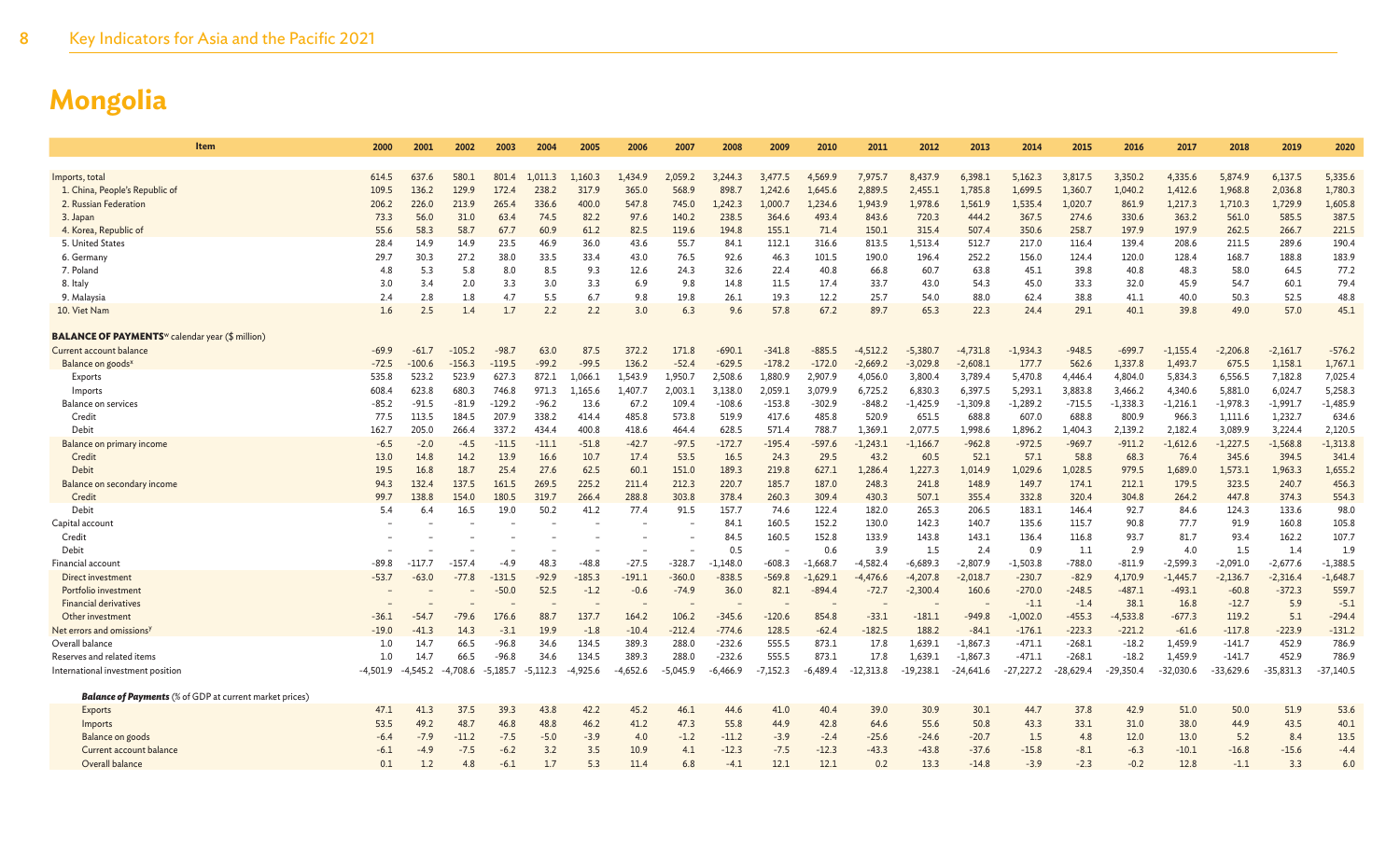| Item                                                           | 2000     | 2001     | 2002    | 2003    | 2004     | 2005     | 2006    | 2007    | 2008    | 2009    | 2010    | 2011    | 2012     | 2013     | 2014     | 2015     | 2016     | 2017     | 2018     | 2019     | 2020      |
|----------------------------------------------------------------|----------|----------|---------|---------|----------|----------|---------|---------|---------|---------|---------|---------|----------|----------|----------|----------|----------|----------|----------|----------|-----------|
| <b>INTERNATIONAL RESERVES</b> as of end of period (\$ million) |          |          |         |         |          |          |         |         |         |         |         |         |          |          |          |          |          |          |          |          |           |
| Total                                                          | 202.1    | 206.8    | 268.3   | 203.5   | 207.8    | 333.2    | 718.0   | 1,000.6 | 657.4   | 1.327.3 | 2,288.3 | 2,451.0 | 4,125.6  | 2,247.8  | 1,650.2  | 1,323.2  | 1,303.9  | 3,016.2  | 3,549.3  | 4,356.2  | 4,542.1   |
| Gold, national valuation                                       | 23.3     | 51.1     | 49.8    | 6.7     | 14.1     |          | 134.6   | 198.9   | 95.9    | 32.8    | 91.6    | 175.9   | 195.3    | 152.0    | 109.8    | 76.7     | 63.9     | 176.9    | 769.4    | 1,116.9  | 492.7     |
| Foreign exchange                                               | 178.7    | 155.5    | 218.4   | 196.7   | 193.5    | 332.9    | 583.2   | 801.5   | 561.2   | 1,217.8 | 2,123.8 | 2,205.2 | 3,862.3  | 2,029.0  | 1,478.0  | 1,186.8  | 1,175.1  | 2,771.4  | 2,716.9  | 3,182.2  | 3,995.4   |
| Reserve position in the IMF                                    | 0.1      | 0.1      | 0.1     | 0.1     | 0.2      | 0.2      | 0.2     | 0.2     | 0.2     | 0.2     | 0.2     | 0.2     | 0.2      | 0.2      | 0.2      | 0.2      | 7.3      | 7.7      | 7.6      | 7.5      | 7.8       |
| SDRs                                                           | 0.0      | 0.0      | 0.0     | 0.0     | 0.0      | 0.0      | 0.0     | 0.0     | 0.1     | 76.4    | 72.7    | 69.8    | 67.8     | 66.6     | 62.2     | 59.5     | 57.7     | 60.1     | 55.5     | 49.5     | 46.1      |
| <b>EXCHANGE RATES (MNT-\$)</b>                                 |          |          |         |         |          |          |         |         |         |         |         |         |          |          |          |          |          |          |          |          |           |
| End of period                                                  | 1.097.0  | 1.102.0  | 1.125.0 | 1.168.0 | 1.209.0  | 1,221.0  | 1.165.0 | 1.170.0 | 1,267.5 | 1.442.8 | 1.256.5 | 1,396.4 | 1,392.1  | 1,654.1  | 1,885.6  | 1,996.0  | 2,489.5  | 2,427.1  | 2,643.7  | 2,734.3  | 2,849.9   |
| Average of period                                              | 1.076.7  | 1.097.7  | 1.110.3 | 1.146.5 | 1.185.3  | 1.205.2  | 1.179.7 | 1.170.4 | 1.165.8 | 1.437.8 | 1,357.1 | 1.265.5 | 1.357.6  | 1,523.9  | 1,817.9  | 1.970.3  | 2,140.3  | 2,439.8  | 2,472.5  | 2,663.5  | 2,813.3   |
| <b>EXTERNAL INDEBTEDNESS</b> as of end of year (\$ million)    |          |          |         |         |          |          |         |         |         |         |         |         |          |          |          |          |          |          |          |          |           |
| Total debt outstanding and disbursed                           | 960.0    | 946.2    | .102.1  | 1.544.7 | 1.593.6  | 1.396.4  | 1.494.4 | 1,743.8 | 2,185.6 | 2,987.8 | 5,928.3 | 9,629.4 | 15.567.6 | 19,181.0 | 21,190.8 | 21,939.9 | 24,597.4 | 27,946.5 | 29,683.0 | 31,442.4 |           |
| Long-term debt                                                 | 833.4    | 823.7    | 949.0   | 1.137.5 | 1.306.6  | 1,266.7  | 1,363.5 | 1.583.1 | 2,020.9 | 2.481.3 | 5,290.1 | 8,778.0 | 14,431.5 | 17,477.8 | 18,743.  | 19,437.2 | 21,942.9 | 24,595.0 | 26,298.2 | 28,197.5 |           |
| Public and publicly guaranteed                                 | 833.4    | 823.7    | 949.0   | 1,137.5 | 1,306.6  | 1,266.7  | 1,361.0 | 1,578.1 | 1,659.2 | 1,819.3 | 1,782.4 | 1,828.6 | 3,425.6  | 3,828.3  | 3,862.7  | 3,993.1  | 5,122.3  | 7,494.4  | 7,900.4  | 8,147.2  | $\cdots$  |
| Private nonguaranteed                                          | $\cdots$ | $\cdots$ |         |         | $\cdots$ | $\cdots$ | 2.5     | 5.0     | 361.7   | 662.0   | 3,507.7 | 6,949.4 | 11,005.9 | 13,649.5 | 14,880.7 | 15,444.1 | 16,820.6 | 17,100.6 | 18,397.7 | 20,050.3 | $\cdots$  |
| Short-term debt                                                | 12.8     | 14.4     | 44.2    | 285.2   | 167.0    | 25.0     | 26.8    | 58.1    | 69.6    | 248.2   | 365.5   | 583.3   | 902.6    | 1,563.2  | 2,373.9  | 2,435.2  | 2,588.9  | 3,162.6  | 3,098.3  | 2,960.0  | $\cdots$  |
| Use of IMF credit                                              | 113.8    | 108.1    | 108.9   | 122.0   | 120.0    | 104.7    | 104.1   | 102.6   | 95.1    | 258.4   | 272.7   | 268.1   | 233.5    | 140.0    | 73.4     | 67.6     | 65.5     | 188.9    | 286.5    | 284.9    | $\cdots$  |
| External debt (% of GNI)                                       | 84.8     | 74.7     | 79.2    | 97.5    | 80.4     | 56.5     | 44.3    | 42.1    | 40.1    | 68.1    | 89.7    | 100.8   | 137.2    | 161.6    | 188.7    | 203.4    | 239.6    | 284.7    | 252.3    | 253.1    | $\cdots$  |
| Total long-term debt (% of total debt)                         | 86.8     | 87.1     | 86.1    | 73.6    | 82.0     | 90.7     | 91.2    | 90.8    | 92.5    | 83.0    | 89.2    | 91.2    | 92.7     | 91.1     | 88.5     | 88.6     | 89.2     | 88.0     | 88.6     | 89.7     | $\cdots$  |
| Short-term debt (% of total debt)                              | 1.3      | 1.5      | 4.0     | 18.5    | 10.5     | 1.8      | 1.8     | 3.3     | 3.2     | 8.3     | 6.2     | 6.1     | 5.8      | 8.1      | 11.2     | 11.1     | 10.5     | 11.3     | 10.4     | 9.4      | $\cdots$  |
| Debt service (% of exports of goods and services)              | 6.6      | 7.2      | 7.4     | 34.1    | 3.5      | 3.0      | 2.5     | 2.2     | 2.6     | 5.3     | 7.0     | 5.4     | 26.4     | 31.0     | 22.1     | 35.3     | 25.9     | 53.8     | 97.9     | 133.1    | $\cdots$  |
| Debt service transactions during the year (\$ million)         |          |          |         |         |          |          |         |         |         |         |         |         |          |          |          |          |          |          |          |          |           |
| Principal repayments on long-term debt                         | 21.8     | 28.1     | 32.2    | 265.4   | 12.9     | 16.7     | 25.2    | 30.1    | 41.0    | 70.0    | 139.0   | 77.4    | 882.1    | 885.6    | 871.7    | 1,323.3  | 938.4    | 2,788.2  | 6,614.1  | 11,130.2 | 5,874.2   |
| Interest on long-term debt                                     | 9.4      | 9.8      | 11.8    | 12.1    | 14.0     | 15.2     | 15.3    | 15.5    | 30.2    | 40.9    | 89.4    | 154.8   | 258.1    | 398.8    | 384.8    | 464.0    | 470.5    | 826.2    | 1,036.4  | 503.0    | 1,329.8   |
| Interest on short-term debt                                    | 0.8      | 0.4      | 0.5     | 2.0     | 6.7      | 4.8      | 1.0     | 2.3     | 2.8     | 5.7     | 3.1     | 9.8     | 15.1     | 26.1     | 39.8     | 43.1     | 59.7     | 87.7     | 120.5    | 85.9     | $\cdots$  |
| Average terms of new commitments                               |          |          |         |         |          |          |         |         |         |         |         |         |          |          |          |          |          |          |          |          |           |
| Interest rate (% per annum)                                    | 1.2      | 1.0      | 1.2     | 1.2     | 0.8      | 1.1      | 1.0     | 4.3     | 0.9     | 0.4     | 1.4     | 1.4     | 4.4      | 0.9      | 1.1      | 1.3      | 7.0      | 4.9      | 5.3      | 2.5      | $\cdots$  |
| Maturity (years)                                               | 31.9     | 34.0     | 32.0    | 22.3    | 39.9     | 31.0     | 32.5    | 20.2    | 39.3    | 29.9    | 31.8    | 26.1    | 10.8     | 33.3     | 20.4     | 28.1     | 10.4     | 11.4     | 12.8     | 22.6     | $\cdots$  |
| Grace period (years)                                           | 9.3      | 9.1      | 8.0     | 6.0     | 10.0     | 7.9      | 8.5     | 7.5     | 9.8     | 10.1    | 9.6     | 6.7     | 8.2      | 4.9      | 5.2      | 3.2      | 4.9      | 5.5      | 5.0      | 5.0      | $\cdots$  |
| Grant element (%)                                              | 46.9     | 49.6     | 45.3    | 34.4    | 57.4     | 45.2     | 47.6    | 25.2    | 54.2    | 55.7    | 45.0    | 36.9    | 5.3      | 46.2     | 35.4     | 36.5     | $-2.6$   | 4.9      | 2.9      | 23.6     | $\ddotsc$ |

... = data not available; \* = provisional, preliminary, estimate; | = marks break in series; - = magnitude equals zero; 0 or 0.0 or -0.0 = magnitude is less than half of unit employed; \$ = United States dollars; cif = cost GDP = gross domestic product; GNI = gross national income; IMF = International Monetary Fund; km<sup>2</sup> = square kilometer; kWh = kilowatt-hour; L = liter; MNT = togrog; NPISHs = nonprofit institutions serving households; SDRs

a Refers to midyear total population, i.e., the arithmetic mean of population on 1 January and year-end population.

b Figures are calculated using year-end population.

c Prior to 2009, data were compiled based on annual reports on population employment, and unemployment data were based on administrative data classified as the "number of registered unemployed people". For 2009 onward, data were prepared based on the results of the Labour Force Survey. For 2019 onward, the Labour Force Survey implemented uses an updated methodology and questionnaire based on the new standards of the 19th International Conference of Labour Statisticians resolution concerning statistics of work, employment, and labor underutilization.

d Includes hunting.

e Refers to processing industries.

f Includes professional, scientific, and technical activities; administrative and support service activities; public administration and defense; compulsory social insurance; education; human health and social work activiti entertainment, and recreation; other service activities; activities of households as employers; and activities of extraterritorial organizations and bodies.